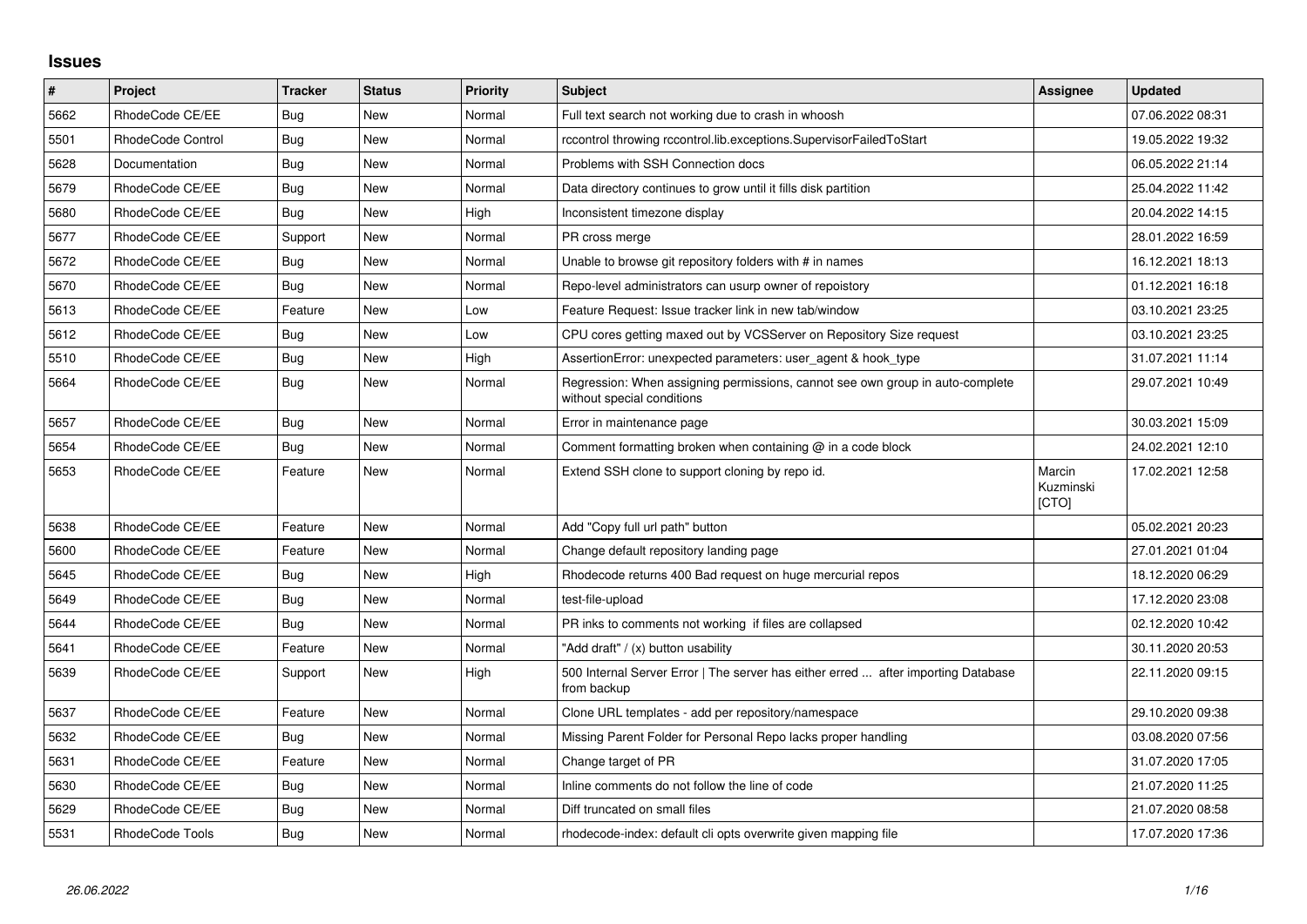| $\sharp$ | Project           | <b>Tracker</b> | <b>Status</b> | <b>Priority</b> | <b>Subject</b>                                                                                                    | <b>Assignee</b>    | <b>Updated</b>   |
|----------|-------------------|----------------|---------------|-----------------|-------------------------------------------------------------------------------------------------------------------|--------------------|------------------|
| 5627     | Documentation     | Bug            | New           | Normal          | Immediate re-run of rhodecode-index throws warnings on some repos (and suggests<br>rebuild from scratch)          |                    | 02.07.2020 19:41 |
| 5626     | RhodeCode CE/EE   | Bug            | <b>New</b>    | Normal          | Whoosh full-text indexing is fully indexing all repos, not recognizing forks                                      |                    | 02.07.2020 19:24 |
| 5625     | Documentation     | Bug            | New           | Normal          | Feedback on RhodeCode Full-text search docs                                                                       |                    | 02.07.2020 19:22 |
| 5624     | RhodeCode CE/EE   | Bug            | <b>New</b>    | Normal          | Timeout when trying to test SMTP email configuration                                                              |                    | 01.07.2020 20:01 |
| 5590     | RhodeCode CE/EE   | Bug            | New           | Normal          | Pull Request creation takes 2 minutes                                                                             |                    | 28.05.2020 20:48 |
| 5618     | RhodeCode CE/EE   | Support        | New           | Normal          | Getting HTTP 502 Bad Gateway when trying to push (or clone) on a slow network                                     |                    | 27.05.2020 21:56 |
| 5617     | RhodeCode CE/EE   | Feature        | <b>New</b>    | Normal          | Allow PRs to non-head bookmarks                                                                                   |                    | 20.05.2020 12:25 |
| 5598     | Documentation     | Bug            | New           | Low             | Typo in force delete command                                                                                      |                    | 19.03.2020 20:10 |
| 5595     | RhodeCode CE/EE   | Feature        | <b>New</b>    | Normal          | Group code review mail notification                                                                               |                    | 03.03.2020 10:17 |
| 5593     | RhodeCode CE/EE   | Support        | New           | Normal          | <b>SSH</b> connections                                                                                            |                    | 17.02.2020 16:18 |
| 5591     | Documentation     | Support        | New           | Normal          | documentation typo                                                                                                |                    | 04.02.2020 19:43 |
| 5586     | RhodeCode CE/EE   | Feature        | <b>New</b>    | Normal          | @mention should be a link                                                                                         |                    | 29.01.2020 11:46 |
| 5588     | RhodeCode CE/EE   | Bug            | New           | Normal          | wrong rendering of issue tracker pattern                                                                          |                    | 29.01.2020 11:24 |
| 5584     | RhodeCode CE/EE   | Feature        | New           | Normal          | "update pull request link" message on vcs client                                                                  |                    | 23.01.2020 10:32 |
| 5582     | RhodeCode Control | Feature        | New           | Normal          | Add the version number of a PR in the HTTP API                                                                    |                    | 15.01.2020 10:45 |
| 5556     | RhodeCode CE/EE   | Bug            | New           | Normal          | After upgrade RhodeCode Enterprise, pull request via API adds repo owner as<br>default reviewer                   |                    | 01.01.2020 13:09 |
| 5200     | RhodeCode CE/EE   | Task           | <b>New</b>    | Normal          | investigate search improvements                                                                                   |                    | 16.12.2019 16:04 |
| 5541     | RhodeCode CE/EE   | Support        | New           | Normal          | <b>SVN Settings: Repository Patterns</b>                                                                          |                    | 16.12.2019 15:35 |
| 5570     | RhodeCode CE/EE   | Bug            | <b>New</b>    | Normal          | Remap repositories always fail in RhodeCode community                                                             |                    | 04.10.2019 14:50 |
| 5553     | RhodeCode CE/EE   | Bug            | New           | Normal          | Exceptions Tracker - Exception ID: 140095575901360 after upgrade to the lastes<br>version                         | Thierry<br>Wynsdau | 10.07.2019 10:33 |
| 5548     | RhodeCode CE/EE   | Feature        | New           | Normal          | Initial Search API                                                                                                | Peter Colledge     | 07.07.2019 22:21 |
| 5559     | RhodeCode CE/EE   | Bug            | <b>New</b>    | Normal          | Timezone handling issue on repos list                                                                             |                    | 07.07.2019 22:19 |
| 5552     | RhodeCode CE/EE   | Feature        | <b>New</b>    | High            | PR dependency across repos                                                                                        |                    | 22.06.2019 01:15 |
| 5551     | Documentation     | Bug            | New           | Normal          | Mention LargeFile and LFS in the Backup page                                                                      |                    | 21.04.2019 20:58 |
| 5550     | RhodeCode CE/EE   | Bug            | New           | Normal          | 500 Internal Server Error   The server has either erred or is incapable of performing<br>the requested operation. |                    | 18.04.2019 17:12 |
| 5494     | RhodeCode CE/EE   | Bug            | New           | Normal          | rccontrol's python package management causes slow VCS SSH                                                         |                    | 02.04.2019 11:56 |
| 5547     | RhodeCode CE/EE   | Bug            | <b>New</b>    | Normal          | UI not consistent between Firefox and Chrome                                                                      |                    | 01.03.2019 23:35 |
| 5545     | RhodeCode CE/EE   | Bug            | New           | Normal          | Merge commit to contain the username/reponame of the origin                                                       |                    | 28.02.2019 13:46 |
| 5543     | RhodeCode CE/EE   | Feature        | New           | Normal          | Repo API should have equivalent get_repo_audit_logs() to User API call<br>get user audit logs()                   |                    | 26.02.2019 12:22 |
| 5540     | RhodeCode CE/EE   | <b>Bug</b>     | New           | Normal          | Rhode Code 4.15.2 VCS Caching(?) behaviour                                                                        |                    | 25.02.2019 17:01 |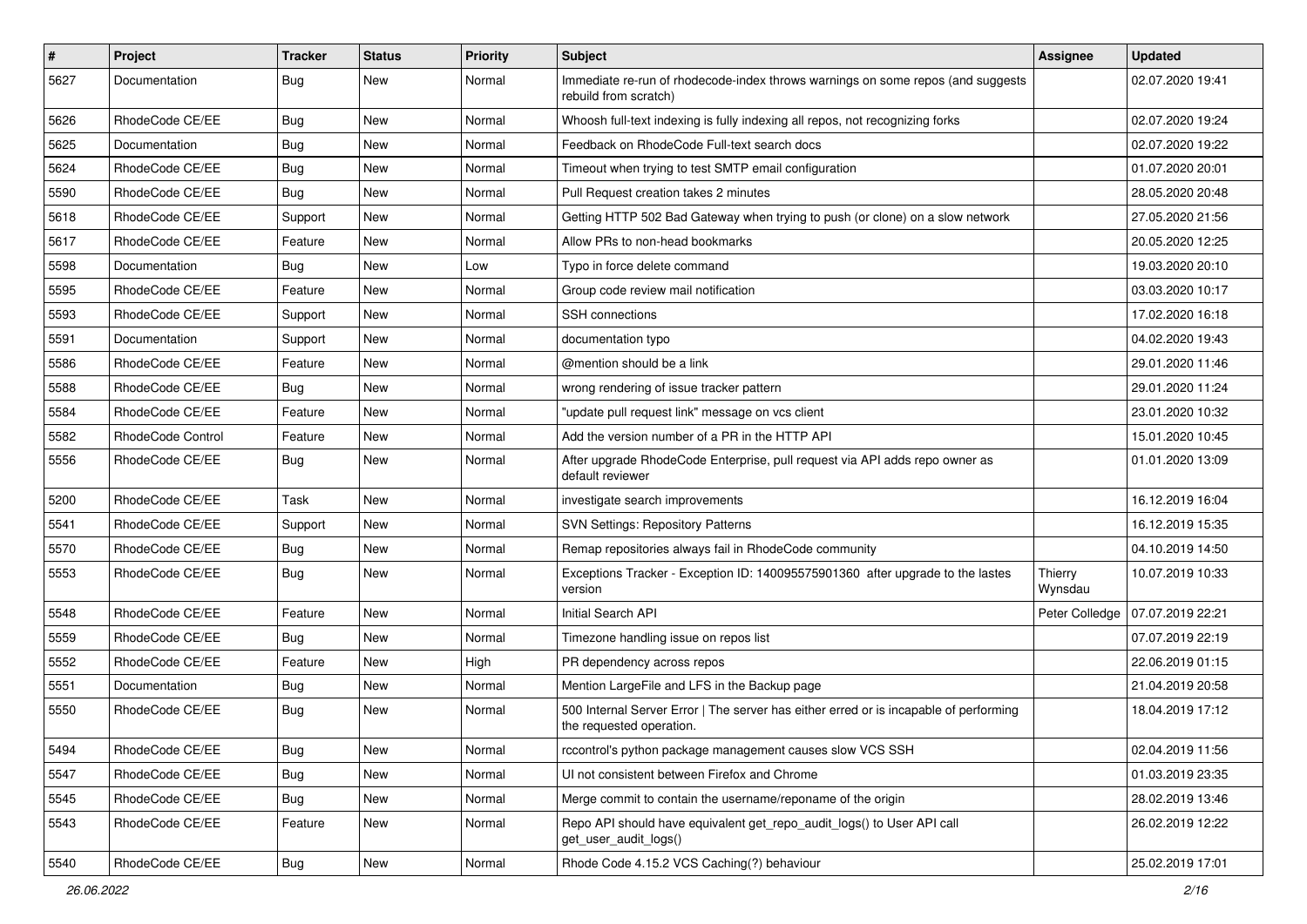| $\pmb{\#}$ | <b>Project</b>           | <b>Tracker</b> | <b>Status</b> | <b>Priority</b> | <b>Subject</b>                                                                                             | <b>Assignee</b>              | <b>Updated</b>   |
|------------|--------------------------|----------------|---------------|-----------------|------------------------------------------------------------------------------------------------------------|------------------------------|------------------|
| 5538       | RhodeCode CE/EE          | Bug            | New           | Normal          | internal server error (UnicodeDecodeError) during rhodecode-index request                                  |                              | 20.02.2019 14:43 |
| 5534       | <b>RhodeCode Control</b> | Feature        | <b>New</b>    | Normal          | extract/preload subcommand                                                                                 |                              | 14.02.2019 14:45 |
| 5535       | RhodeCode Control        | Bug            | New           | Normal          | improper rollback on upgrade failure                                                                       |                              | 09.02.2019 21:12 |
| 5529       | Documentation            | Support        | New           | Normal          | Documentation does not detail watched repositories                                                         |                              | 07.02.2019 00:16 |
| 5527       | RhodeCode CE/EE          | Support        | <b>New</b>    | Normal          | API: expose human readable failure reason                                                                  |                              | 30.01.2019 17:43 |
| 5524       | RhodeCode CE/EE          | Bug            | New           | High            | Cannot log into RhodeCode anymore                                                                          |                              | 15.01.2019 17:08 |
| 5519       | RhodeCode CE/EE          | Bug            | New           | High            | User unable to fork the repo despite setting Repository Forking to Disabled                                |                              | 11.12.2018 22:21 |
| 5509       | RhodeCode CE/EE          | Bug            | New           | Normal          | Remove `limportant attributes` from UI elements                                                            |                              | 07.12.2018 07:40 |
| 5511       | RhodeCode CE/EE          | Feature        | New           | Normal          | New feature to synchronize the fork with the remote repo from the summary page                             |                              | 13.11.2018 01:23 |
| 5512       | RhodeCode CE/EE          | <b>Bug</b>     | <b>New</b>    | Normal          | Show commit phase in summary view                                                                          |                              | 09.11.2018 21:37 |
| 5503       | RhodeCode CE/EE          | Support        | New           | Normal          | failed to upgrade to 4.13.3                                                                                |                              | 06.11.2018 18:28 |
| 5506       | RhodeCode CE/EE          | Bug            | New           | Normal          | Web UI fonts are not looking good and is difficult to read for people with low vision                      |                              | 26.10.2018 09:38 |
| 5504       | RhodeCode CE/EE          | Feature        | New           | Normal          | Buttons to copy commit hash and to expand the commit message in the repo<br>summary view                   |                              | 26.10.2018 00:59 |
| 5500       | RhodeCode CE/EE          | Bug            | <b>New</b>    | Normal          | How to enable/set "RC_SKIP_HOOKS" to disable svn hooks?                                                    |                              | 02.10.2018 07:45 |
| 5499       | RhodeCode CE/EE          | Support        | New           | Normal          | ERROR [celery.worker.consumer.consumer] consumer: Cannot connect                                           |                              | 11.09.2018 08:39 |
| 5495       | RhodeCode CE/EE          | Support        | New           | Normal          | Idap to crowd users groups sync source                                                                     |                              | 10.09.2018 22:09 |
| 5497       | RhodeCode CE/EE          | Support        | <b>New</b>    | Normal          | hg push hangs                                                                                              |                              | 30.08.2018 22:15 |
| 5468       | RhodeCode CE/EE          | Support        | New           | Normal          | Check logic for updating last commit for repository groups                                                 |                              | 30.08.2018 09:47 |
| 5491       | RhodeCode CE/EE          | Support        | New           | Urgent          | Upgrade RhodeCode Community + VCSSERVER from 4.10.4 to 4.12.4, pull request<br>stop working with reviewers |                              | 30.08.2018 09:47 |
| 5496       | RhodeCode CE/EE          | Support        | <b>New</b>    | Normal          | database migration 4.11.6 mysql to 4.12.4 postgres                                                         |                              | 27.08.2018 21:17 |
| 5492       | RhodeCode CE/EE          | Bug            | <b>New</b>    | Normal          | VCSServer + SVN 1.10                                                                                       |                              | 26.07.2018 15:01 |
| 5450       | RhodeCode Tools          | Bug            | New           | Normal          | rhodecode-api get license info no longer works                                                             |                              | 17.07.2018 15:01 |
| 5462       | RhodeCode CE/EE          | <b>Bug</b>     | New           | Normal          | create repo api fails with celery enabled                                                                  |                              | 10.07.2018 17:49 |
| 5484       | RhodeCode CE/EE          | Support        | <b>New</b>    | Normal          | Setting up ssh, remote hg not found                                                                        |                              | 06.07.2018 23:41 |
| 5460       | RhodeCode CE/EE          | Bug            | New           | Low             | Repo creation stuck when remote clone returns partial http code 500                                        |                              | 06.07.2018 19:14 |
| 5441       | RhodeCode CE/EE          | Feature        | New           | Low             | Some files not parsed as XML files                                                                         | Marcin<br>Kuzminski<br>[CTO] | 12.06.2018 12:23 |
| 5475       | RhodeCode CE/EE          | Bug            | New           | Normal          | Unable to locate user in OpenLDAP directory via Idaps                                                      |                              | 08.06.2018 20:06 |
| 5471       | RhodeCode CE/EE          | <b>Bug</b>     | New           | Normal          | Webhook integration failing: need more than 3 values to unpack                                             |                              | 01.06.2018 02:26 |
| 4074       | RhodeCode CE/EE          | Feature        | New           | Normal          | Edit review comment                                                                                        | Bartłomiej<br>Wołyńczyk      | 17.04.2018 21:51 |
| 3364       | RhodeCode CE/EE          | Support        | New           | High            | Allow Specifying the Commit Message for Pull Request Merges                                                |                              | 17.04.2018 21:51 |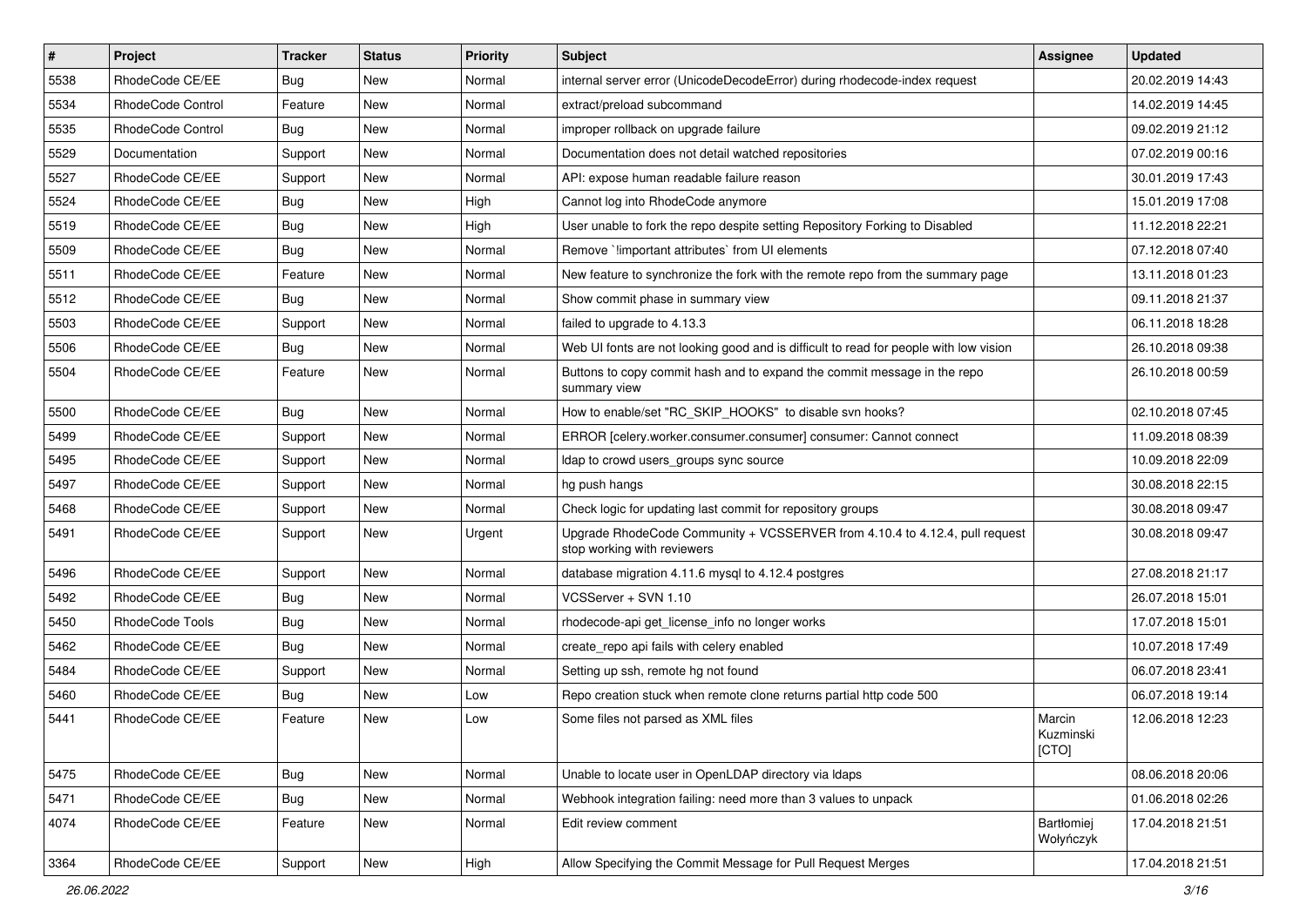| #    | Project         | <b>Tracker</b> | <b>Status</b> | <b>Priority</b> | <b>Subject</b>                                                                                                                                                                       | Assignee                       | <b>Updated</b>   |
|------|-----------------|----------------|---------------|-----------------|--------------------------------------------------------------------------------------------------------------------------------------------------------------------------------------|--------------------------------|------------------|
| 5270 | RhodeCode CE/EE | Task           | New           | Normal          | Comments updates                                                                                                                                                                     | <b>Bartłomiej</b><br>Wołyńczyk | 17.04.2018 21:51 |
| 4290 | RhodeCode CE/EE | Task           | <b>New</b>    | Normal          | Allow to transplant the review status to merged commits                                                                                                                              |                                | 17.04.2018 21:50 |
| 4109 | RhodeCode CE/EE | Bug            | <b>New</b>    | Normal          | [files] The "switch to commit" widget is broken after using browser back button                                                                                                      |                                | 17.04.2018 21:50 |
| 4045 | RhodeCode CE/EE | Task           | <b>New</b>    | Normal          | File permissions                                                                                                                                                                     |                                | 17.04.2018 21:49 |
| 4120 | RhodeCode CE/EE | Task           | New           | Normal          | [ce] replace get repo nodes api                                                                                                                                                      | Daniel D                       | 17.04.2018 21:49 |
| 5414 | RhodeCode CE/EE | Bug            | <b>New</b>    | High            | When Opening New Pull Request, Target Revision Default Is Undesireable                                                                                                               |                                | 11.04.2018 23:20 |
| 5371 | RhodeCode CE/EE | Bug            | New           | Normal          | Comment times in Pull Requests are off by 1 day                                                                                                                                      |                                | 10.04.2018 15:11 |
| 2844 | RhodeCode CE/EE | Task           | New           | Normal          | Update Bcrypt to a maintained version                                                                                                                                                |                                | 17.02.2018 20:37 |
| 5439 | Documentation   | Bug            | <b>New</b>    | Low             | JIRA Integration description: Wrong sample link                                                                                                                                      |                                | 14.02.2018 14:25 |
| 4246 | RhodeCode CE/EE | Task           | New           | Normal          | [ce, ee, vcs, git] add tests for annotated git tags                                                                                                                                  | Daniel D                       | 13.02.2018 18:03 |
| 5410 | RhodeCode CE/EE | Bug            | New           | Normal          | After converting to CE, we get the following error when trying to view some repos in<br>the UI: "UnicodeDecodeError: 'ascii' codec can't decode byte" (full error in<br>Description) |                                | 25.01.2018 20:45 |
| 5406 | RhodeCode CE/EE | Bug            | <b>New</b>    | Normal          | <b>Installer Fails</b>                                                                                                                                                               |                                | 01.12.2017 11:52 |
| 5405 | RhodeCode CE/EE | Bug            | New           | Normal          | Add repository from UI leads to HTTP/404                                                                                                                                             |                                | 28.11.2017 11:39 |
| 5404 | RhodeCode CE/EE | Task           | <b>New</b>    | Normal          | Add an option to detach review rules when deleting an user                                                                                                                           |                                | 22.11.2017 11:23 |
| 4000 | RhodeCode CE/EE | Feature        | <b>New</b>    | Normal          | Make compare more functional                                                                                                                                                         | Marcin<br>Kuzminski<br>[CTO]   | 18.11.2017 19:11 |
| 5400 | RhodeCode CE/EE | Task           | <b>New</b>    | Normal          | User group - subgroup support                                                                                                                                                        |                                | 06.11.2017 22:00 |
| 5394 | RhodeCode CE/EE | Support        | New           | Normal          | SVN to Git / Mercurial Migration                                                                                                                                                     |                                | 03.10.2017 09:29 |
| 4197 | RhodeCode CE/EE | Task           | <b>New</b>    | Normal          | [ce, ee] get list of users with their permissions to a repository                                                                                                                    | Daniel D                       | 22.09.2017 10:30 |
| 5289 | RhodeCode CE/EE | Feature        | New           | High            | Ability to Upload/Replace a file using the UI                                                                                                                                        |                                | 22.09.2017 10:29 |
| 4051 | RhodeCode CE/EE | Task           | New           | Normal          | [ux, renderering] Consistent formatting on text fields.                                                                                                                              |                                | 22.09.2017 10:27 |
| 1457 | RhodeCode CE/EE | Feature        | <b>New</b>    | Normal          | add allow permissions inheritance on repo groups                                                                                                                                     |                                | 22.09.2017 10:27 |
| 4299 | RhodeCode CE/EE | Task           | New           | Normal          | TEMPLATE repo groups                                                                                                                                                                 |                                | 22.09.2017 10:26 |
| 5382 | RhodeCode CE/EE | Feature        | New           | Normal          | Support for repository aliases                                                                                                                                                       | Marcin<br>Kuzminski<br>[CTO]   | 04.09.2017 15:17 |
| 4234 | RhodeCode CE/EE | Task           | New           | Normal          | prepare and test RhodeCode VM image for AWS                                                                                                                                          | Marcin Lulek                   | 11.07.2017 13:32 |
| 4312 | RhodeCode CE/EE | Task           | New           | Normal          | Storage location changes                                                                                                                                                             |                                | 11.07.2017 13:31 |
| 5348 | Documentation   | Bug            | New           | Normal          | Uninstall documentaion missing some steps                                                                                                                                            |                                | 06.07.2017 10:25 |
| 5347 | Documentation   | Bug            | New           | Normal          | Post Install steps should include Apache or Nginx setup.                                                                                                                             |                                | 06.07.2017 10:23 |
| 5269 | RhodeCode CE/EE | Support        | New           | Normal          | Upgrade from RC EE 3.7.1 to RC EE 4.x                                                                                                                                                |                                | 29.06.2017 19:36 |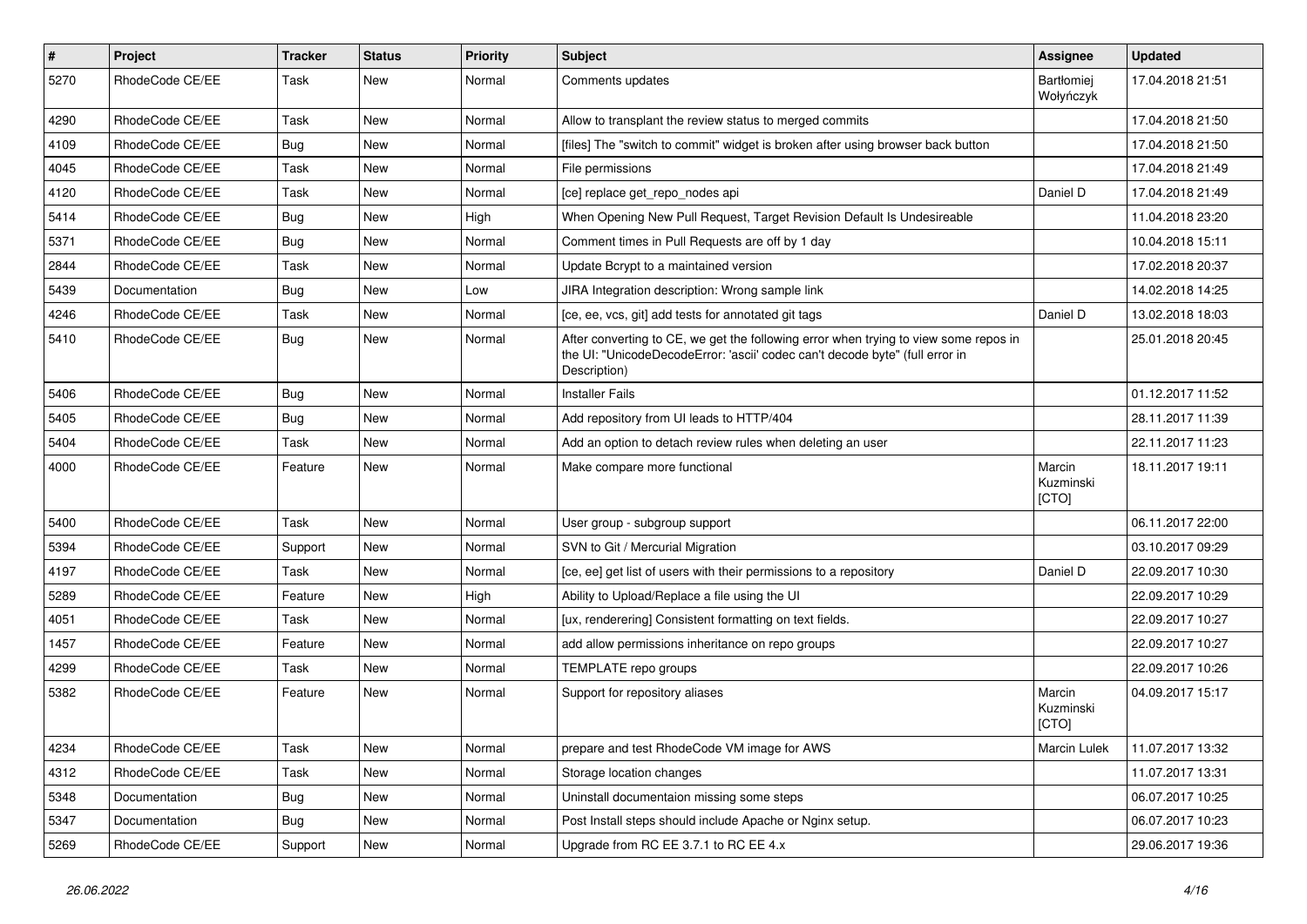| $\pmb{\#}$ | Project              | <b>Tracker</b> | <b>Status</b> | <b>Priority</b> | <b>Subject</b>                                                                                | Assignee                     | <b>Updated</b>   |
|------------|----------------------|----------------|---------------|-----------------|-----------------------------------------------------------------------------------------------|------------------------------|------------------|
| 5342       | RhodeCode Appenlight | Bug            | New           | Low             | Broken link [Applications Modify application]                                                 |                              | 21.06.2017 21:21 |
| 5278       | RhodeCode CE/EE      | Feature        | New           | Normal          | Require support for git repositories of the form git://                                       |                              | 13.04.2017 15:20 |
| 5273       | RhodeCode CE/EE      | Feature        | New           | Normal          | Comment status                                                                                |                              | 07.04.2017 13:10 |
| 5271       | RhodeCode CE/EE      | Feature        | New           | Normal          | Private comments                                                                              |                              | 07.04.2017 12:01 |
| 5255       | RhodeCode CE/EE      | Support        | <b>New</b>    | Normal          | I can't access issues created by me from mail                                                 |                              | 04.04.2017 11:28 |
| 5257       | RhodeCode CE/EE      | Bug            | New           | Normal          | Git repository with big binary file provokes error and strange behavior/memory leak<br>of RH. | Marcin<br>Kuzminski<br>[CTO] | 23.03.2017 22:02 |
| 5256       | RhodeCode CE/EE      | Feature        | <b>New</b>    | Normal          | Last repository access time.                                                                  |                              | 23.03.2017 16:34 |
| 5248       | Documentation        | Bug            | New           | Normal          | Installation of rhodecode-tools                                                               |                              | 16.03.2017 16:35 |
| 5237       | Documentation        | Support        | New           | Normal          | documentation for DR                                                                          |                              | 06.03.2017 23:34 |
| 5227       | RhodeCode CE/EE      | Bug            | New           | Normal          | 400 during a svn checkout, file with special chars                                            |                              | 23.02.2017 17:43 |
| 5218       | RhodeCode CE/EE      | Bug            | <b>New</b>    | Normal          | 500 when forking repository, when using special chars in password.                            |                              | 19.02.2017 21:46 |
| 4669       | RhodeCode CE/EE      | Task           | New           | Normal          | disable pytest sugar on nix-build                                                             |                              | 01.12.2016 12:52 |
| 4303       | RhodeCode CE/EE      | Support        | New           | Normal          | rhodecode instance                                                                            |                              | 08.11.2016 16:32 |
| 4301       | RhodeCode CE/EE      | Feature        | New           | Normal          | [API] toggle force password reset in api for Idap users                                       |                              | 28.10.2016 15:43 |
| 4232       | RhodeCode CE/EE      | Feature        | New           | Normal          | [ce, ee, pr, compare] redo diffs, support side by side diffs, html diffs                      | Daniel D                     | 25.10.2016 15:40 |
| 4289       | RhodeCode CE/EE      | <b>Task</b>    | <b>New</b>    | Low             | [ce, ee] clean up pygments lexer functions + handling                                         | Daniel D                     | 21.10.2016 14:44 |
| 4285       | RhodeCode CE/EE      | Bug            | New           | Normal          | Intermittent error while trying to create or fork a repository                                |                              | 17.10.2016 22:42 |
| 4272       | RhodeCode CE/EE      | Feature        | New           | Normal          | Better SPAM protection                                                                        |                              | 12.10.2016 11:14 |
| 4252       | RhodeCode CE/EE      | Support        | New           | Normal          | Backup & Recovery                                                                             |                              | 07.10.2016 19:47 |
| 4256       | RhodeCode CE/EE      | Bug            | New           | Normal          | [ce, ee, ux] Source code highlight colors conflict with red/green inserted/deleted<br>blocks  | Daniel D                     | 03.10.2016 05:00 |
| 4255       | RhodeCode CE/EE      | Bug            | New           | Normal          | [translation, i18n] translation not being applied to integrations pages                       |                              | 30.09.2016 15:56 |
| 4226       | RhodeCode CE/EE      | Feature        | New           | Normal          | [settings, system info] add VCS and Channelstream status to System Info                       |                              | 14.09.2016 16:45 |
| 4179       | RhodeCode CE/EE      | <b>Task</b>    | <b>New</b>    | Normal          | [ce, ee] refine perms summary list                                                            | Daniel D                     | 14.09.2016 12:09 |
| 4208       | RhodeCode CE/EE      | Bug            | New           | Normal          | [ce, ee] test errors get hidden by error page                                                 | Daniel D                     | 14.09.2016 12:00 |
| 4222       | RhodeCode CE/EE      | Feature        | New           | Normal          | Configurable detection of READMEs                                                             |                              | 09.09.2016 10:05 |
| 4220       | RhodeCode Appenlight | Feature        | New           | Low             | Search params allow sorting of result.                                                        |                              | 06.09.2016 16:33 |
| 4216       | RhodeCode CE/EE      | Task           | New           | Normal          | [ux, renderers] implement consistent rendering for text fields                                |                              | 06.09.2016 11:46 |
| 4213       | RhodeCode CE/EE      | Feature        | New           | High            | Embed PostgreSQL database                                                                     | Marcin<br>Kuzminski<br>[CTO] | 03.09.2016 23:45 |
| 4191       | RhodeCode CE/EE      | Feature        | New           | Normal          | Add custom Image logo option to header                                                        |                              | 22.08.2016 14:49 |
| 4189       | RhodeCode CE/EE      | <b>Bug</b>     | New           | Normal          | [tests, git] count of commit ids is different for git than hg when comparing remote           |                              | 22.08.2016 12:34 |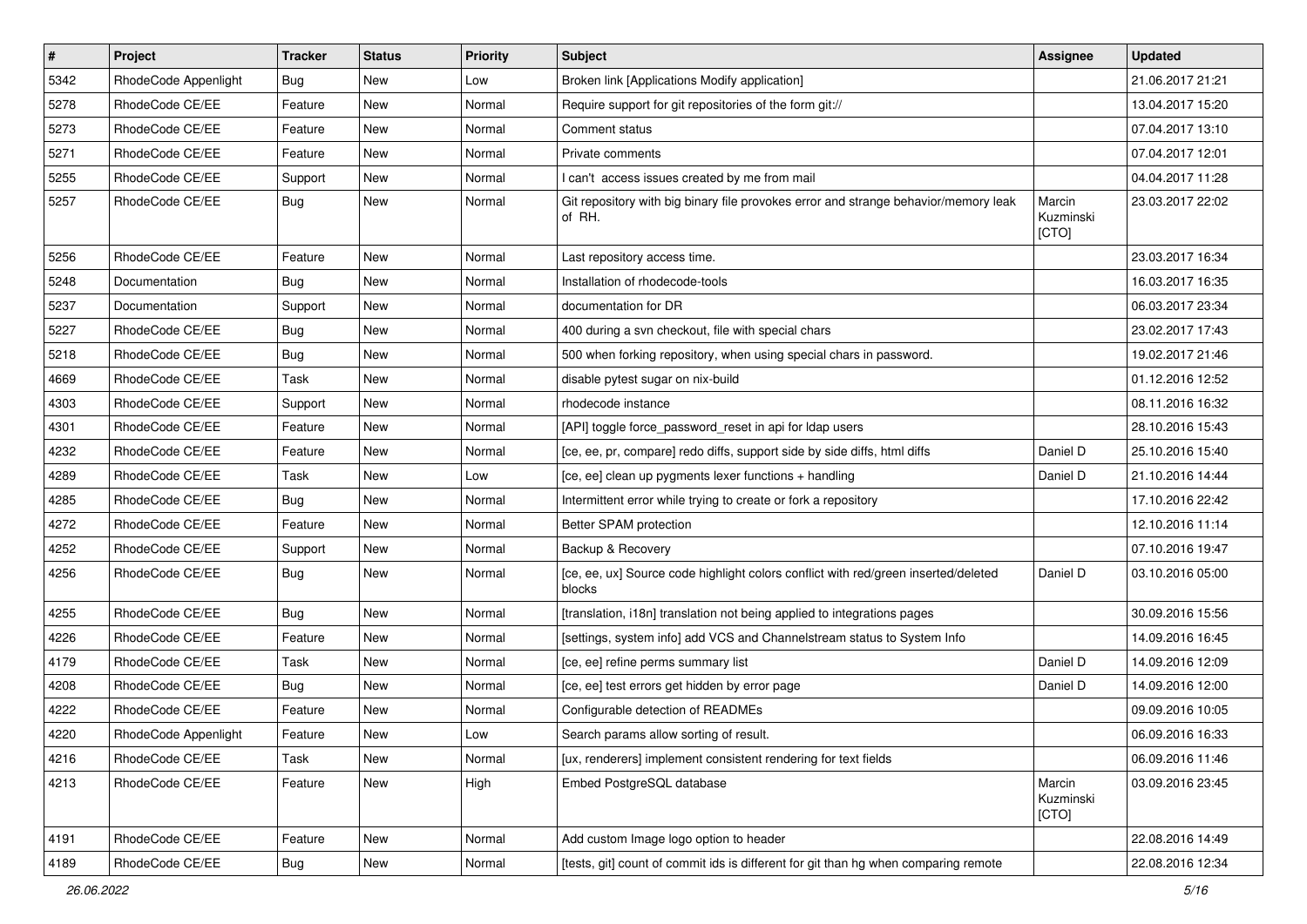| $\pmb{\#}$ | Project              | <b>Tracker</b> | <b>Status</b> | <b>Priority</b> | <b>Subject</b>                                                                                                     | Assignee            | <b>Updated</b>   |
|------------|----------------------|----------------|---------------|-----------------|--------------------------------------------------------------------------------------------------------------------|---------------------|------------------|
| 4190       | RhodeCode CE/EE      | Bug            | New           | Normal          | [tests] fix or remove rst xss inline test                                                                          |                     | 22.08.2016 12:15 |
| 4188       | RhodeCode CE/EE      | Bug            | <b>New</b>    | Normal          | [tests, svn] changeset tests produce different results for svn                                                     |                     | 22.08.2016 09:54 |
| 4182       | RhodeCode CE/EE      | Feature        | New           | Normal          | add direct link from notification to corresponding PR                                                              |                     | 19.08.2016 12:35 |
| 4116       | RhodeCode CE/EE      | Bug            | New           | High            | [ee] Starting EE or running paster commands like setup-rhodecode does not work<br>without setting LC_ALL properly. |                     | 18.08.2016 21:03 |
| 4147       | RhodeCode CE/EE      | Task           | New           | Normal          | [ce, ee, docs] Events documentation                                                                                | Daniel D            | 15.08.2016 12:33 |
| 4163       | RhodeCode CE/EE      | Task           | New           | Normal          | [ce, ee] celery refactor + upgrade                                                                                 |                     | 15.08.2016 12:32 |
| 3923       | RhodeCode CE/EE      | Bug            | New           | Normal          | odd exception on running internal-code                                                                             |                     | 09.08.2016 10:54 |
| 4157       | RhodeCode CE/EE      | Feature        | New           | Normal          | [integrations] Integrate with industry standard SW development tools                                               | Daniel D            | 08.08.2016 12:55 |
| 4154       | RhodeCode CE/EE      | Bug            | <b>New</b>    | Low             | [ce, ee] user register via github captcha                                                                          |                     | 05.08.2016 22:51 |
| 4144       | RhodeCode CE/EE      | Feature        | New           | Normal          | [ux] improve enable/disable of notifications                                                                       |                     | 02.08.2016 17:19 |
| 3022       | RhodeCode CE/EE      | Bug            | New           | Normal          | SVN support with repositories groups                                                                               |                     | 26.07.2016 18:25 |
| 317        | Documentation        | Feature        | <b>New</b>    | High            | Styling                                                                                                            | <b>Brian Butler</b> | 07.07.2016 10:10 |
| 4071       | RhodeCode Appenlight | Feature        | New           | Normal          | Allow for easy out-out of assigned permissions                                                                     |                     | 05.07.2016 10:14 |
| 3093       | Documentation        | Task           | New           | Normal          | [API] - update hg/git update pr API. Auto updates PR on push                                                       | <b>Brian Butler</b> | 01.07.2016 14:15 |
| 3092       | Documentation        | Task           | New           | Normal          | [RCE, ini] - doc available settings + check tender with Gemalto hacks                                              | <b>Brian Butler</b> | 01.07.2016 14:15 |
| 737        | Documentation        | Task           | New           | Normal          | What is an extra field and how do you add it?                                                                      |                     | 01.07.2016 14:15 |
| 687        | Documentation        | Feature        | <b>New</b>    | Normal          | [Integraton] - Elastic search integration                                                                          | <b>Brian Butler</b> | 01.07.2016 14:15 |
| 682        | Documentation        | Task           | New           | Normal          | Error Msg guide                                                                                                    | <b>Brian Butler</b> | 01.07.2016 14:15 |
| 659        | Documentation        | Feature        | New           | Normal          | Peer to Peer Failover                                                                                              | <b>Brian Butler</b> | 01.07.2016 14:15 |
| 4064       | RhodeCode Appenlight | Feature        | New           | Normal          | Create a multiple action feature for Reports and Logs lists                                                        |                     | 30.06.2016 15:18 |
| 4063       | RhodeCode Appenlight | Feature        | New           | Normal          | add option to specify custom value in dashboard select                                                             |                     | 30.06.2016 15:17 |
| 4062       | RhodeCode Appenlight | Feature        | <b>New</b>    | Normal          | A way to see browser breakdown for an error                                                                        |                     | 30.06.2016 15:16 |
| 4061       | RhodeCode Appenlight | Feature        | New           | Normal          | Timezone for applications                                                                                          |                     | 30.06.2016 15:16 |
| 4060       | RhodeCode Appenlight | Feature        | New           | Normal          | Replayable requests                                                                                                |                     | 30.06.2016 15:15 |
| 4059       | RhodeCode Appenlight | Feature        | <b>New</b>    | Normal          | Server Monitoring                                                                                                  |                     | 30.06.2016 15:15 |
| 4057       | RhodeCode Appenlight | Feature        | New           | Normal          | Negation option for search filter                                                                                  |                     | 30.06.2016 15:12 |
| 4056       | RhodeCode Appenlight | Feature        | New           | Normal          | Optionally allow to filter graphs per machine in dashboard                                                         |                     | 30.06.2016 15:12 |
| 4052       | RhodeCode Appenlight | Task           | New           | Normal          | release fixes                                                                                                      | Marcin Lulek        | 29.06.2016 12:14 |
| 4040       | RhodeCode CE/EE      | Bug            | New           | Low             | [ce, ee] logout when logged out causes 403 Cross-site request forgery detected                                     |                     | 23.06.2016 13:40 |
| 3987       | RhodeCode Appenlight | <b>Bug</b>     | New           | Normal          | adjust footer so it's consistent with the website footer                                                           |                     | 15.06.2016 10:20 |
| 4017       | RhodeCode Appenlight | Feature        | New           | Low             | application logos need help                                                                                        |                     | 14.06.2016 11:52 |
| 3994       | RhodeCode Appenlight | <b>Bug</b>     | New           | Normal          | during setup, user is given option to make admin account even if one does not exist                                |                     | 08.06.2016 12:44 |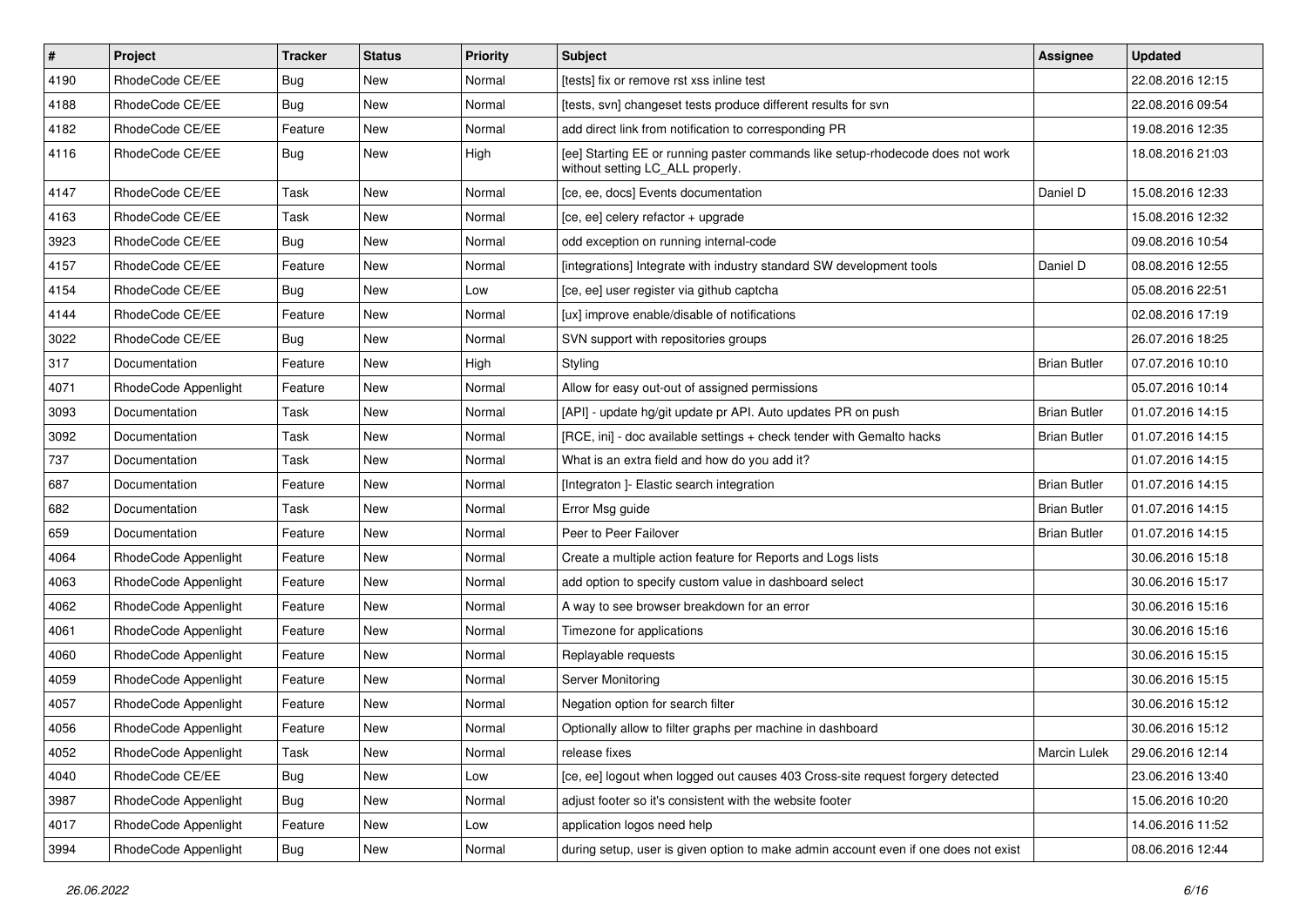| $\sharp$ | Project              | <b>Tracker</b> | <b>Status</b> | Priority | <b>Subject</b>                                                              | <b>Assignee</b>              | <b>Updated</b>   |
|----------|----------------------|----------------|---------------|----------|-----------------------------------------------------------------------------|------------------------------|------------------|
| 3990     | RhodeCode Appenlight | <b>Bug</b>     | New           | Normal   | some dashboard builder buttons are up against fields                        |                              | 07.06.2016 12:01 |
| 3986     | RhodeCode Appenlight | Bug            | <b>New</b>    | Normal   | table headers should be left aligned                                        |                              | 07.06.2016 11:53 |
| 3486     | RhodeCode CE/EE      | Feature        | New           | Normal   | expose origin of permission in perm dict for users                          |                              | 06.06.2016 10:54 |
| 3980     | RhodeCode CE/EE      | Feature        | New           | Normal   | Add CI engine                                                               |                              | 05.06.2016 21:32 |
| 3979     | RhodeCode CE/EE      | Feature        | <b>New</b>    | Normal   | Add kanban board                                                            |                              | 05.06.2016 21:20 |
| 3978     | RhodeCode CE/EE      | Feature        | New           | Normal   | Add bug tracker                                                             |                              | 05.06.2016 21:20 |
| 3977     | RhodeCode CE/EE      | Feature        | New           | Normal   | Wiki                                                                        |                              | 05.06.2016 21:11 |
| 3963     | RhodeCode CE/EE      | Bug            | New           | Normal   | [ce] Getting a newly added repo via remap/rescan via api gives no data      |                              | 27.05.2016 05:02 |
| 148      | RhodeCode CE/EE      | Feature        | <b>New</b>    | Normal   | [comments] Add per file and multiline comments in a changeset               |                              | 25.05.2016 10:20 |
| 3956     | RhodeCode CE/EE      | <b>Bug</b>     | <b>New</b>    | Normal   | [ce] - svn commit with all 'None' properties (author, message, etc.)        |                              | 23.05.2016 17:22 |
| 3939     | RhodeCode CE/EE      | Bug            | New           | Normal   | [ux] changelog filter blank after going back in browser                     |                              | 18.05.2016 14:50 |
| 3922     | RhodeCode CE/EE      | <b>Bug</b>     | New           | Normal   | syn backend returns different diff to git/hg backends                       |                              | 11.05.2016 14:29 |
| 3615     | RhodeCode CE/EE      | <b>Bug</b>     | <b>New</b>    | Low      | (OperationalError) too many SQL variables on admin journal page             |                              | 06.05.2016 11:45 |
| 3472     | RhodeCode CE/EE      | Feature        | <b>New</b>    | Normal   | Expose unified hooks that can be used in SSH backend                        |                              | 14.04.2016 17:54 |
| 3484     | RhodeCode CE/EE      | Task           | New           | Normal   | oauth: reduce required permissions for 3rd party                            |                              | 13.04.2016 12:33 |
| 3483     | RhodeCode CE/EE      | <b>Bug</b>     | New           | Normal   | oauth: disable 3rd party registration if RhodeCode registration is disabled | Marcin<br>Kuzminski<br>[CTO] | 13.04.2016 12:13 |
| 3460     | RhodeCode CE/EE      | Feature        | <b>New</b>    | Normal   | [ux, frontend] hide "show more" button when there is nothing more to show   |                              | 11.04.2016 13:37 |
| 3455     | RhodeCode CE/EE      | Feature        | New           | Normal   | [ux] commit message search should render entire commit message              |                              | 07.04.2016 17:50 |
| 3441     | RhodeCode CE/EE      | Bug            | <b>New</b>    | Normal   | [ux] clicking on line in file view scrolls to that line                     |                              | 05.04.2016 13:35 |
| 3373     | RhodeCode CE/EE      | Feature        | <b>New</b>    | Normal   | Allow to create Bookmarks and Branches from UI                              |                              | 05.04.2016 09:21 |
| 3440     | RhodeCode CE/EE      | Feature        | New           | Normal   | [design, ux] mock-up user interface for adding a branch/bookmark            |                              | 05.04.2016 09:21 |
| 3382     | RhodeCode CE/EE      | <b>Bug</b>     | New           | Normal   | download superrepo with subrepos                                            |                              | 25.03.2016 01:30 |
| 3377     | RhodeCode CE/EE      | Task           | New           | Normal   | extra fields types extensions                                               |                              | 24.03.2016 15:23 |
| 3376     | RhodeCode CE/EE      | Task           | <b>New</b>    | Normal   | Repo action plugins                                                         |                              | 24.03.2016 15:21 |
| 3362     | RhodeCode CE/EE      | Task           | New           | Normal   | auth-plugins, indicate visually that plugin is turned on but NOT enabled    |                              | 22.03.2016 19:03 |
| 3351     | RhodeCode CE/EE      | Bug            | New           | Normal   | Duplicate IP whitelist entry shows error flash                              |                              | 21.03.2016 15:54 |
| 2882     | RhodeCode CE/EE      | Feature        | New           | Normal   | Bulk comment submit                                                         |                              | 17.03.2016 17:50 |
| 3334     | RhodeCode CE/EE      | <b>Bug</b>     | New           | Normal   | Attempt to edit .coveragerc through the online file editor                  |                              | 17.03.2016 13:49 |
| 2944     | RhodeCode CE/EE      | Task           | New           | Normal   | Bump gunicorn to 19.4 version                                               |                              | 17.03.2016 12:58 |
| 3250     | RhodeCode CE/EE      | Bug            | New           | Normal   | Posting a comment message is very slow !                                    |                              | 17.03.2016 12:57 |
| 3260     | RhodeCode CE/EE      | Task           | New           | Normal   | api: expose get_repo_node method                                            |                              | 17.03.2016 12:56 |
| 3261     | RhodeCode CE/EE      | Task           | New           | Normal   | mousetrap.js bump to latest 1.5.X version                                   |                              | 17.03.2016 12:52 |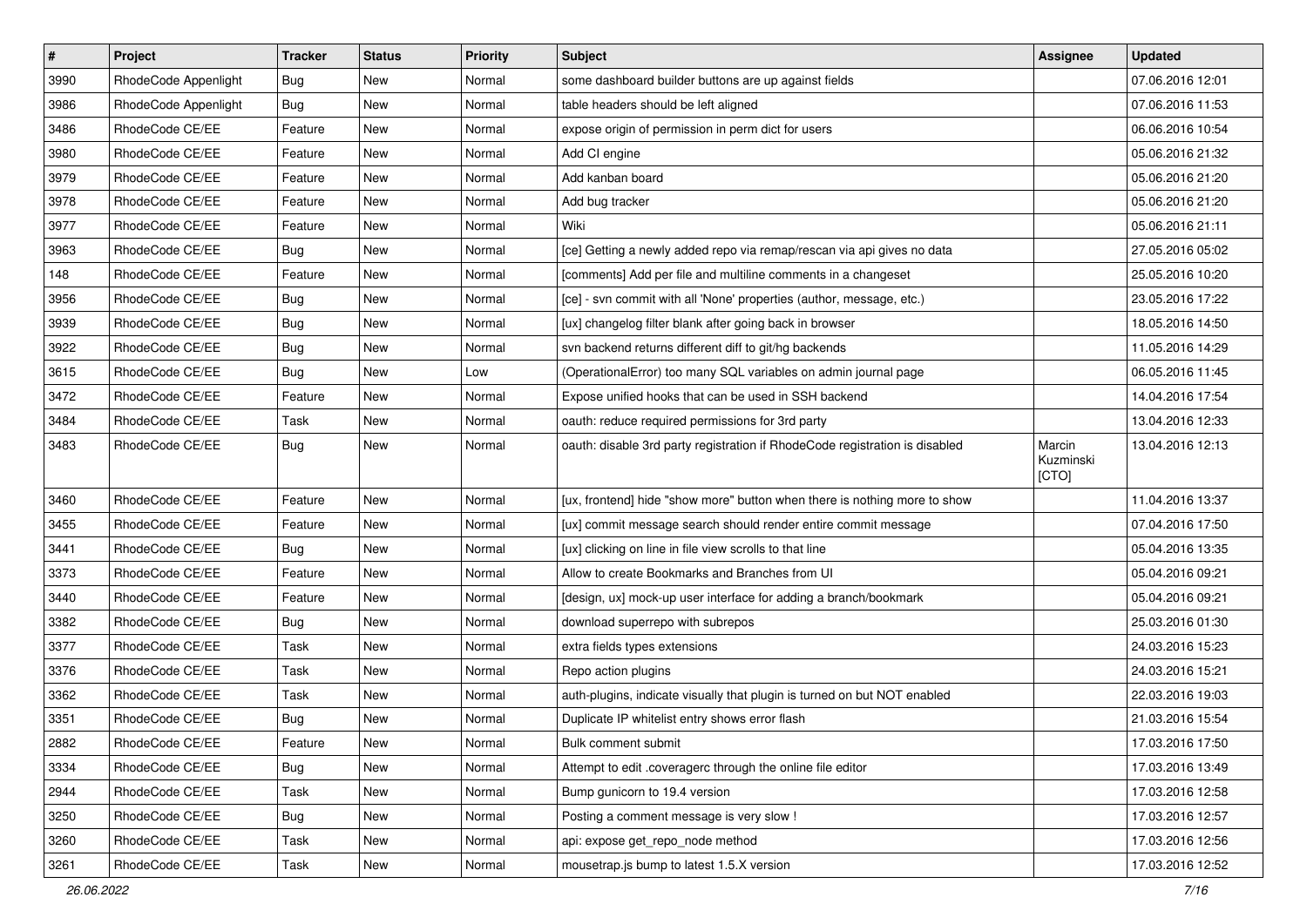| $\vert$ # | Project                  | <b>Tracker</b> | <b>Status</b> | <b>Priority</b> | <b>Subject</b>                                                                                                                       | Assignee                     | <b>Updated</b>   |
|-----------|--------------------------|----------------|---------------|-----------------|--------------------------------------------------------------------------------------------------------------------------------------|------------------------------|------------------|
| 3333      | RhodeCode Tools          | Task           | <b>New</b>    | Normal          | Create rhodecode-tools backup command for backup of RhodeCode Enterprise                                                             |                              | 17.03.2016 12:43 |
| 3332      | RhodeCode CE/EE          | Support        | <b>New</b>    | Normal          | LDAP settings page: Add button "test connection"                                                                                     |                              | 17.03.2016 10:23 |
| 5399      | RhodeCode CE/EE          | Bug            | In Progress   | High            | Issues with Git LFS integration                                                                                                      |                              | 07.07.2019 22:21 |
| 5533      | <b>RhodeCode Control</b> | Feature        | In Progress   | Normal          | Support busybox tar                                                                                                                  |                              | 09.02.2019 22:09 |
| 5316      | RhodeCode CE/EE          | Feature        | In Progress   | Normal          | UI should provide checkout URL for a SVN path                                                                                        |                              | 06.11.2017 21:59 |
| 4193      | RhodeCode CE/EE          | Feature        | In Progress   | Normal          | Improve Filter Functionality in the Change Log                                                                                       | Marcin<br>Kuzminski<br>[CTO] | 22.09.2017 10:25 |
| 3967      | RhodeCode CE/EE          | Support        | In Progress   | Normal          | Server 500 error                                                                                                                     |                              | 11.08.2016 13:39 |
| 4110      | RhodeCode CE/EE          | <b>Bug</b>     | In Progress   | Normal          | [ce, ee] repos can be named _admin, _static                                                                                          | Daniel D                     | 20.07.2016 19:51 |
| 3504      | RhodeCode CE/EE          | Task           | In Progress   | Normal          | [routing] Move static assets under a common prefix                                                                                   |                              | 19.07.2016 12:27 |
| 4035      | RhodeCode CE/EE          | Bug            | In Progress   | Normal          | failed to create whoosh index                                                                                                        | Marcin<br>Kuzminski<br>[CTO] | 06.07.2016 00:04 |
| 3372      | RhodeCode CE/EE          | Bug            | In Progress   | High            | [Idap, groups] Customer gets an empty list of groups                                                                                 | Mikhail<br>Chernykh          | 08.06.2016 11:32 |
| 4211      | RhodeCode CE/EE          | Feature        | Resolved      | Normal          | [ce, ee] increase webhook flexibility                                                                                                | Marcin<br>Kuzminski<br>[CTO] | 20.06.2022 10:55 |
| 5611      | RhodeCode CE/EE          | Feature        | Resolved      | Normal          | Add information "is the pull request up to date?" in the PR page                                                                     |                              | 03.10.2021 23:24 |
| 5610      | RhodeCode CE/EE          | Bug            | Resolved      | Normal          | Files navigation looses the at= <name> marker</name>                                                                                 | Daniel D                     | 03.10.2021 23:23 |
| 5669      | RhodeCode CE/EE          | Bug            | Resolved      | Normal          | Mercurial commit messages doesn't show cyrillic symbols                                                                              |                              | 01.10.2021 10:39 |
| 5434      | RhodeCode CE/EE          | <b>Bug</b>     | Resolved      | Immediate       | Locale problem                                                                                                                       |                              | 01.10.2021 09:51 |
| 5655      | RhodeCode CE/EE          | Bug            | Resolved      | Normal          | New public gist's id is always auto generated                                                                                        |                              | 01.07.2021 12:06 |
| 5560      | RhodeCode CE/EE          | <b>Bug</b>     | Resolved      | High            | Check all permission API function to flush caches for auth perms                                                                     |                              | 08.06.2021 23:56 |
| 5656      | RhodeCode CE/EE          | <b>Bug</b>     | Resolved      | Normal          | Error for branch permission page                                                                                                     |                              | 30.04.2021 08:53 |
| 5652      | RhodeCode CE/EE          | Bug            | Resolved      | Normal          | Pull Requests: when title and descriptions contains character [] {} and () index out of<br>bound when attempting to comment/approve. |                              | 30.04.2021 08:53 |
| 5651      | RhodeCode CE/EE          | Bug            | Resolved      | Normal          | Pull requests can get stuck if the diff is too large (it was created by mistake but we<br>can't open it to delete it)                |                              | 30.04.2021 08:53 |
| 5642      | RhodeCode CE/EE          | Feature        | Resolved      | Normal          | pull request version column in commit list                                                                                           |                              | 30.04.2021 08:53 |
| 5643      | RhodeCode CE/EE          | Feature        | Resolved      | Low             | jump to bottom of review                                                                                                             |                              | 30.04.2021 08:53 |
| 5636      | RhodeCode CE/EE          | Bug            | Resolved      | High            | Remap and Rescan 500 Internal Server Error                                                                                           |                              | 30.04.2021 08:53 |
| 4090      | RhodeCode CE/EE          | Bug            | Resolved      | Normal          | test ticket                                                                                                                          |                              | 09.03.2021 20:39 |
| 5635      | RhodeCode CE/EE          | Feature        | Resolved      | Normal          | Remember column sorted by of the "Pull Requests You Participate In" table                                                            |                              | 30.11.2020 22:30 |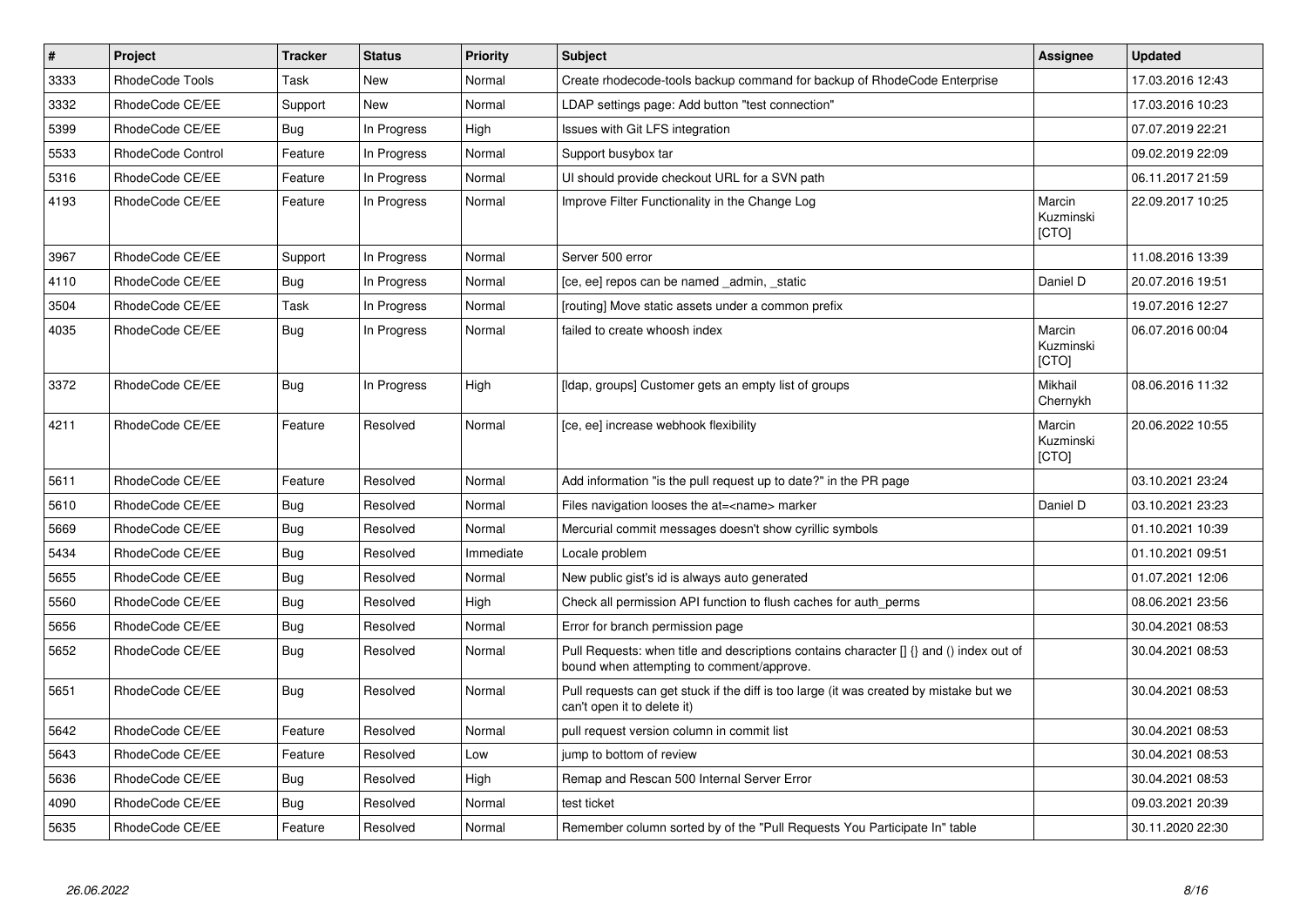| $\pmb{\#}$ | <b>Project</b>  | <b>Tracker</b> | <b>Status</b> | <b>Priority</b> | <b>Subject</b>                                                                                                     | Assignee           | <b>Updated</b>   |
|------------|-----------------|----------------|---------------|-----------------|--------------------------------------------------------------------------------------------------------------------|--------------------|------------------|
| 5633       | RhodeCode CE/EE | <b>Bug</b>     | Resolved      | Normal          | Moderately large pull requests fail because inefficient use of reviewer_data_json<br>column in pull requests table |                    | 12.10.2020 23:13 |
| 4183       | RhodeCode CE/EE | Feature        | Resolved      | Normal          | Different roles for PR reviewers                                                                                   | Daniel D           | 12.10.2020 23:13 |
| 5634       | RhodeCode CE/EE | <b>Bug</b>     | Resolved      | Normal          | Quick Search Toolbar bugs out if pull request contains unicode double quote<br>character "                         |                    | 12.10.2020 23:13 |
| 5574       | RhodeCode CE/EE | Feature        | Resolved      | Normal          | hg: Information for external hooks                                                                                 |                    | 30.07.2020 15:40 |
| 5622       | RhodeCode CE/EE | Bug            | Resolved      | High            | Upgrade from 4.18.3 to 4.19.3 broke all PRs                                                                        |                    | 28.07.2020 16:44 |
| 5623       | RhodeCode CE/EE | Bug            | Resolved      | Normal          | Credentials for remote repository URL leaking in Repository Header                                                 |                    | 22.07.2020 00:47 |
| 5621       | RhodeCode CE/EE | Bug            | Resolved      | Urgent          | LDAP + User Groups authentication plugin not working after upgrade to 4.19.x                                       |                    | 15.06.2020 17:56 |
| 5620       | RhodeCode CE/EE | <b>Bug</b>     | Resolved      | Normal          | Regression of mail rendering in Thunderbird                                                                        |                    | 15.06.2020 16:45 |
| 5619       | RhodeCode CE/EE | <b>Bug</b>     | Resolved      | Normal          | Setting Landing Commit to SVN Trunk results in Files tab hitting a 404                                             |                    | 04.06.2020 23:51 |
| 5601       | RhodeCode CE/EE | Feature        | Resolved      | Normal          | Default navigation should be by branch name not commit id                                                          |                    | 04.06.2020 23:51 |
| 5523       | RhodeCode CE/EE | <b>Bug</b>     | Resolved      | High            | user from AD is asked to change his password when logs in.                                                         | Thierry<br>Wynsdau | 28.05.2020 20:28 |
| 5516       | RhodeCode CE/EE | Support        | Resolved      | High            | Cannot log into RhodeCode                                                                                          | Thierry<br>Wynsdau | 28.05.2020 20:28 |
| 5555       | RhodeCode CE/EE | Bug            | Resolved      | Normal          | Making Repository Public does not update the Default User Permissions                                              |                    | 28.05.2020 20:26 |
| 5594       | RhodeCode CE/EE | Bug            | Resolved      | Normal          | Credentials in Repository Settings for Pull requests are exposed                                                   |                    | 28.05.2020 20:25 |
| 5561       | RhodeCode CE/EE | <b>Bug</b>     | Resolved      | Normal          | PR diff doesn't update when target changes                                                                         |                    | 21.05.2020 11:53 |
| 5615       | RhodeCode CE/EE | Feature        | Resolved      | Normal          | Misleading message in PR diff view "File was deleted in this version"                                              | Daniel D           | 23.04.2020 17:40 |
| 5614       | RhodeCode CE/EE | Feature        | Resolved      | Normal          | Show context function name in hg diffs                                                                             |                    | 23.04.2020 13:43 |
| 5583       | RhodeCode CE/EE | Feature        | Resolved      | Normal          | rcextensions hook for pull request comment                                                                         |                    | 23.04.2020 13:42 |
| 5596       | RhodeCode CE/EE | <b>Bug</b>     | Resolved      | Normal          | Pull Request duplicated after description edit                                                                     |                    | 14.04.2020 13:28 |
| 5606       | RhodeCode CE/EE | <b>Bug</b>     | Resolved      | High            | SVN + ssh subdirectory failure                                                                                     | Daniel D           | 09.04.2020 03:29 |
| 5599       | RhodeCode CE/EE | <b>Bug</b>     | Resolved      | Normal          | SVN navigation to trunk fails                                                                                      | Daniel D           | 04.04.2020 11:21 |
| 5609       | RhodeCode CE/EE | Support        | Resolved      | Normal          | Change git diff algorithm                                                                                          |                    | 31.03.2020 22:08 |
| 5608       | RhodeCode CE/EE | Bug            | Resolved      | High            | svn+ssh user set incorrectly                                                                                       | Daniel D           | 31.03.2020 18:21 |
| 5605       | RhodeCode CE/EE | <b>Bug</b>     | Resolved      | Normal          | Cannot set subversion compatibility to 1.10                                                                        |                    | 30.03.2020 17:27 |
| 5602       | RhodeCode CE/EE | Feature        | Resolved      | Normal          | Copy full path only copies partial                                                                                 | Daniel D           | 30.03.2020 16:04 |
| 5604       | RhodeCode CE/EE | <b>Bug</b>     | Resolved      | High            | Search error on second result page                                                                                 | Daniel D           | 30.03.2020 16:01 |
| 5603       | RhodeCode CE/EE | Feature        | Resolved      | Normal          | Code search - highlight matching search terms                                                                      |                    | 30.03.2020 11:16 |
| 5585       | RhodeCode CE/EE | Feature        | Resolved      | Normal          | Minimize downtime on rccontrol upgrade                                                                             |                    | 27.03.2020 09:45 |
| 3981       | RhodeCode CE/EE | Feature        | Resolved      | Normal          | Add cloud hosting like Gitlab, GitHub                                                                              |                    | 02.03.2020 09:14 |
| 5576       | RhodeCode CE/EE | <b>Bug</b>     | Resolved      | High            | Hosting many repositories                                                                                          | Craig Fairhurst    | 12.02.2020 12:55 |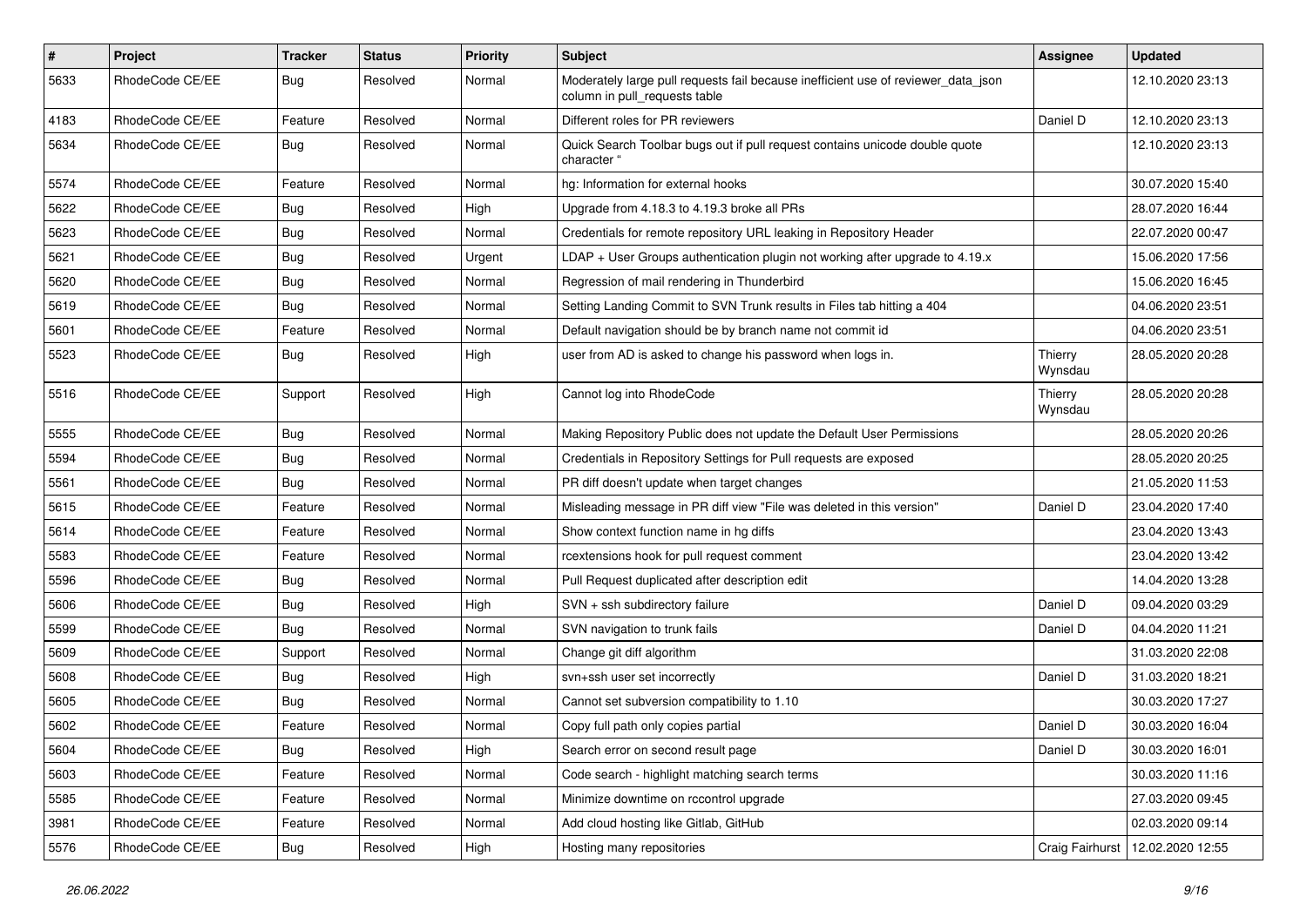| $\pmb{\#}$ | <b>Project</b>  | <b>Tracker</b> | <b>Status</b> | Priority | Subject                                                                                                                           | Assignee                     | <b>Updated</b>                    |
|------------|-----------------|----------------|---------------|----------|-----------------------------------------------------------------------------------------------------------------------------------|------------------------------|-----------------------------------|
| 5587       | RhodeCode CE/EE | <b>Bug</b>     | Resolved      | Normal   | Broken metatags in 4.18.1                                                                                                         | Marcin Lulek                 | 29.01.2020 11:46                  |
| 5581       | RhodeCode CE/EE | Feature        | Resolved      | Normal   | expose `send_email` option in the HTTP API, for `comment_commit` and<br>`comment_pull_request`                                    | Daniel D                     | 29.01.2020 11:46                  |
| 4155       | RhodeCode CE/EE | Bug            | Resolved      | Low      | Date of Last Change is not displayed correctly                                                                                    | Marcin<br>Kuzminski<br>[CTO] | 21.01.2020 02:20                  |
| 5229       | RhodeCode CE/EE | Task           | Resolved      | Normal   | add support for https://clipboardjs.com/                                                                                          |                              | 21.01.2020 02:19                  |
| 5469       | RhodeCode CE/EE | Feature        | Resolved      | Normal   | elastisearch > 2.x not supported ?                                                                                                |                              | 21.01.2020 02:19                  |
| 5518       | RhodeCode CE/EE | <b>Bug</b>     | Resolved      | Normal   | Zero-sized files in /rhodecode/config/rcextensions/examples                                                                       |                              | 21.01.2020 02:18                  |
| 5368       | RhodeCode CE/EE | Feature        | Resolved      | Normal   | Mercurial: Close branch before merging it                                                                                         |                              | Mathieu Cantin   21.01.2020 02:11 |
| 5272       | RhodeCode CE/EE | Feature        | Resolved      | Normal   | Pull Request checklist                                                                                                            |                              | 21.01.2020 02:09                  |
| 5554       | RhodeCode CE/EE | Support        | Resolved      | Normal   | How to increase number of commits shown in pagination on dashboard and<br>changelog                                               |                              | 21.01.2020 02:08                  |
| 5569       | RhodeCode CE/EE | <b>Bug</b>     | Resolved      | Normal   | SshWrapper error                                                                                                                  |                              | 21.01.2020 02:02                  |
| 5579       | RhodeCode CE/EE | Bug            | Resolved      | Normal   | JS bug when a commit message can be parsed as a number                                                                            | Daniel D                     | 20.01.2020 10:04                  |
| 5575       | RhodeCode CE/EE | Bug            | Resolved      | Low      | Filtering username containing '-' does not work in Admin audit log panel                                                          |                              | 20.01.2020 10:04                  |
| 5567       | RhodeCode CE/EE | Bug            | Resolved      | High     | Error after PR was updated                                                                                                        |                              | 20.01.2020 10:04                  |
| 5573       | RhodeCode CE/EE | Bug            | Resolved      | Normal   | Wrong notification Base Url for Email-Integrations                                                                                |                              | 16.01.2020 08:53                  |
| 5557       | RhodeCode CE/EE | Bug            | Resolved      | Normal   | Consider removing slashes from the RSS feed names                                                                                 |                              | 31.10.2019 19:54                  |
| 5571       | RhodeCode CE/EE | <b>Bug</b>     | Resolved      | Normal   | redmine does not work with firefox any more                                                                                       |                              | 25.10.2019 12:38                  |
| 5507       | RhodeCode CE/EE | Bug            | Resolved      | Normal   | Markdown rendering needs improvement                                                                                              |                              | 15.08.2019 15:40                  |
| 5558       | RhodeCode CE/EE | <b>Bug</b>     | Resolved      | Low      | Commit compare window covers text                                                                                                 |                              | 08.07.2019 18:12                  |
| 5513       | RhodeCode CE/EE | <b>Bug</b>     | Resolved      | High     | Gist: GitHub flavoured markdown gist creation fails                                                                               |                              | 07.07.2019 22:21                  |
| 5395       | RhodeCode CE/EE | Support        | Resolved      | Normal   | Svn protocols and performance                                                                                                     |                              | 04.04.2019 18:08                  |
| 5546       | RhodeCode CE/EE | Support        | Resolved      | Normal   | experiments with mercurial 4.9                                                                                                    |                              | 26.03.2019 09:23                  |
| 5536       | RhodeCode CE/EE | Feature        | Resolved      | Low      | Ability to disable server-side SSH key generation                                                                                 |                              | 28.02.2019 13:52                  |
| 5537       | RhodeCode CE/EE | Task           | Resolved      | Normal   | Add owner to create_pull_request API                                                                                              |                              | 28.02.2019 13:52                  |
| 5528       | RhodeCode CE/EE | <b>Bug</b>     | Resolved      | High     | Empty Unicode file causes the PR to return HTTP 500                                                                               |                              | 28.02.2019 13:52                  |
| 5490       | RhodeCode CE/EE | <b>Bug</b>     | Resolved      | Normal   | Changes to repo group permissions via API are not audit logged                                                                    |                              | 28.02.2019 13:52                  |
| 5520       | RhodeCode CE/EE | Feature        | Resolved      | Normal   | Show the head commits shas when the merge is prevented due to multiple heads                                                      |                              | 28.02.2019 13:52                  |
| 5522       | RhodeCode CE/EE | <b>Bug</b>     | Resolved      | Low      | vcsserver fails when url contains extra "/"                                                                                       |                              | 28.02.2019 13:52                  |
| 5521       | RhodeCode CE/EE | <b>Bug</b>     | Resolved      | Normal   | Proxing SVN http requests does not work when using prefix for rhodecode.                                                          |                              | 28.02.2019 13:52                  |
| 5515       | RhodeCode CE/EE | <b>Bug</b>     | Resolved      | Normal   | PR default reviewer is incorrect                                                                                                  |                              | 28.02.2019 13:52                  |
| 5544       | RhodeCode CE/EE | Support        | Resolved      | Normal   | Use of authentication token with LDAP account results in account lockout when max<br>bad password attempts are configured in LDAP |                              | 27.02.2019 10:09                  |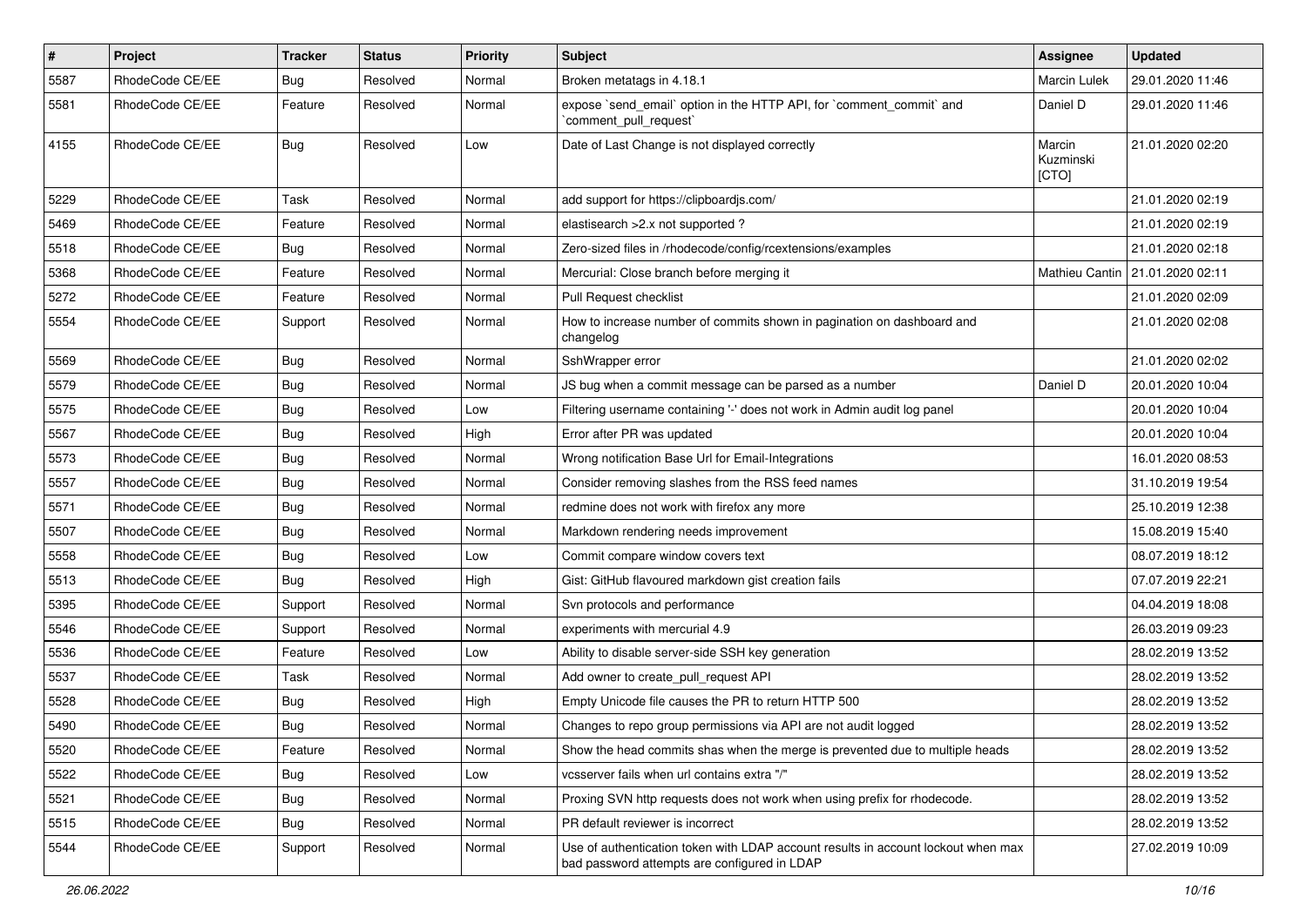| $\pmb{\#}$ | Project         | <b>Tracker</b> | <b>Status</b> | Priority | Subject                                                                                  | Assignee                     | <b>Updated</b>   |
|------------|-----------------|----------------|---------------|----------|------------------------------------------------------------------------------------------|------------------------------|------------------|
| 5530       | RhodeCode CE/EE | <b>Bug</b>     | Resolved      | Normal   | Email integration has incorrect url                                                      |                              | 09.02.2019 10:33 |
| 5442       | RhodeCode CE/EE | Feature        | Resolved      | Low      | Preview of Jupyter notebooks                                                             | Marcin<br>Kuzminski<br>[CTO] | 16.01.2019 16:33 |
| 5517       | RhodeCode CE/EE | Bug            | Resolved      | Urgent   | Problem with upgrading to Community-4.15                                                 |                              | 11.12.2018 06:32 |
| 5505       | RhodeCode CE/EE | <b>Bug</b>     | Resolved      | Normal   | Notification emails from RhodeCode is garbled in Outlook 2016 web client                 |                              | 07.12.2018 09:49 |
| 5502       | RhodeCode CE/EE | Bug            | Resolved      | High     | 500 error when using multiple custom branch permissions                                  |                              | 07.12.2018 09:49 |
| 5482       | RhodeCode CE/EE | Bug            | Resolved      | Normal   | Changing a repo's 'Remote pull uri' in its Settings fails with 'No repo type specified'  |                              | 31.10.2018 08:37 |
| 5297       | RhodeCode CE/EE | Bug            | Resolved      | Normal   | Locale fails on a SuSE system                                                            |                              | 31.10.2018 08:36 |
| 5304       | RhodeCode CE/EE | <b>Bug</b>     | Resolved      | Normal   | Email template not correct                                                               |                              | 31.10.2018 08:36 |
| 4044       | RhodeCode CE/EE | Feature        | Resolved      | Normal   | Branch permissions                                                                       |                              | 30.08.2018 09:48 |
| 5461       | RhodeCode CE/EE | <b>Bug</b>     | Resolved      | Normal   | Changes to user group permissions via API are not audit logged                           |                              | 30.08.2018 09:47 |
| 5408       | Documentation   | Task           | Resolved      | Low      | Upate nginx documentation for non standard SSL port                                      |                              | 12.07.2018 23:21 |
| 5489       | RhodeCode CE/EE | Bug            | Resolved      | High     | grant_user_permission_to_repo_group API call fails to set permissions on child<br>repos  |                              | 11.07.2018 09:57 |
| 5187       | RhodeCode CE/EE | Feature        | Resolved      | Normal   | changelog dynamic loading of commits                                                     |                              | 12.06.2018 12:31 |
| 4089       | RhodeCode CE/EE | Bug            | Resolved      | Normal   | svn repository does not exist                                                            |                              | 12.06.2018 12:29 |
| 5444       | RhodeCode CE/EE | Bug            | Resolved      | Normal   | Error while creating a pull request on a Mercurial repository                            |                              | 17.04.2018 22:29 |
| 5391       | RhodeCode CE/EE | Task           | Resolved      | High     | Secure Email change                                                                      |                              | 17.04.2018 21:50 |
| 5457       | RhodeCode CE/EE | Bug            | Resolved      | Normal   | Internal server error on full-text search settings page with Elasticsearch               |                              | 16.04.2018 09:08 |
| 5412       | RhodeCode CE/EE | Bug            | Resolved      | Normal   | Webhook for "pullrequest commented" event returns incomplete data                        |                              | 27.02.2018 18:00 |
| 5326       | RhodeCode CE/EE | Task           | Resolved      | Normal   | Public usergroup profile                                                                 | Bartłomiej<br>Wołyńczyk      | 22.02.2018 15:44 |
| 5386       | RhodeCode CE/EE | Task           | Resolved      | Normal   | Increase security for Email Change                                                       | Marcin<br>Kuzminski<br>[CTO] | 17.02.2018 17:29 |
| 5436       | RhodeCode CE/EE | <b>Bug</b>     | Resolved      | High     | Unable To Open Pull Request in 4.11.2                                                    |                              | 14.02.2018 11:14 |
| 5433       | RhodeCode CE/EE | <b>Bug</b>     | Resolved      | High     | RhodeCode Community 4.11 doesn't handle HG largefiles extension                          |                              | 01.02.2018 20:08 |
| 5423       | Documentation   | Support        | Resolved      | Normal   | API-Documentation for Method "create_repo_group" faulty                                  |                              | 22.01.2018 16:23 |
| 5202       | RhodeCode CE/EE | Task           | Resolved      | Normal   | run git gc and git repack on GIT repos when we have a scheduler via celery in<br>pyramid |                              | 04.12.2017 20:49 |
| 4169       | RhodeCode CE/EE | Task           | Resolved      | Normal   | re-architecture celery support                                                           |                              | 17.11.2017 19:21 |
| 5396       | RhodeCode CE/EE | Feature        | Resolved      | Normal   | Merge state with shadow repo should be created during pull request                       |                              | 12.10.2017 21:57 |
| 5203       | RhodeCode CE/EE | Task           | Resolved      | Normal   | optimise large repos speed                                                               |                              | 08.09.2017 16:10 |
| 5380       | RhodeCode CE/EE | Bug            | Resolved      | Normal   | repo commits pageintion error                                                            |                              | 06.09.2017 19:16 |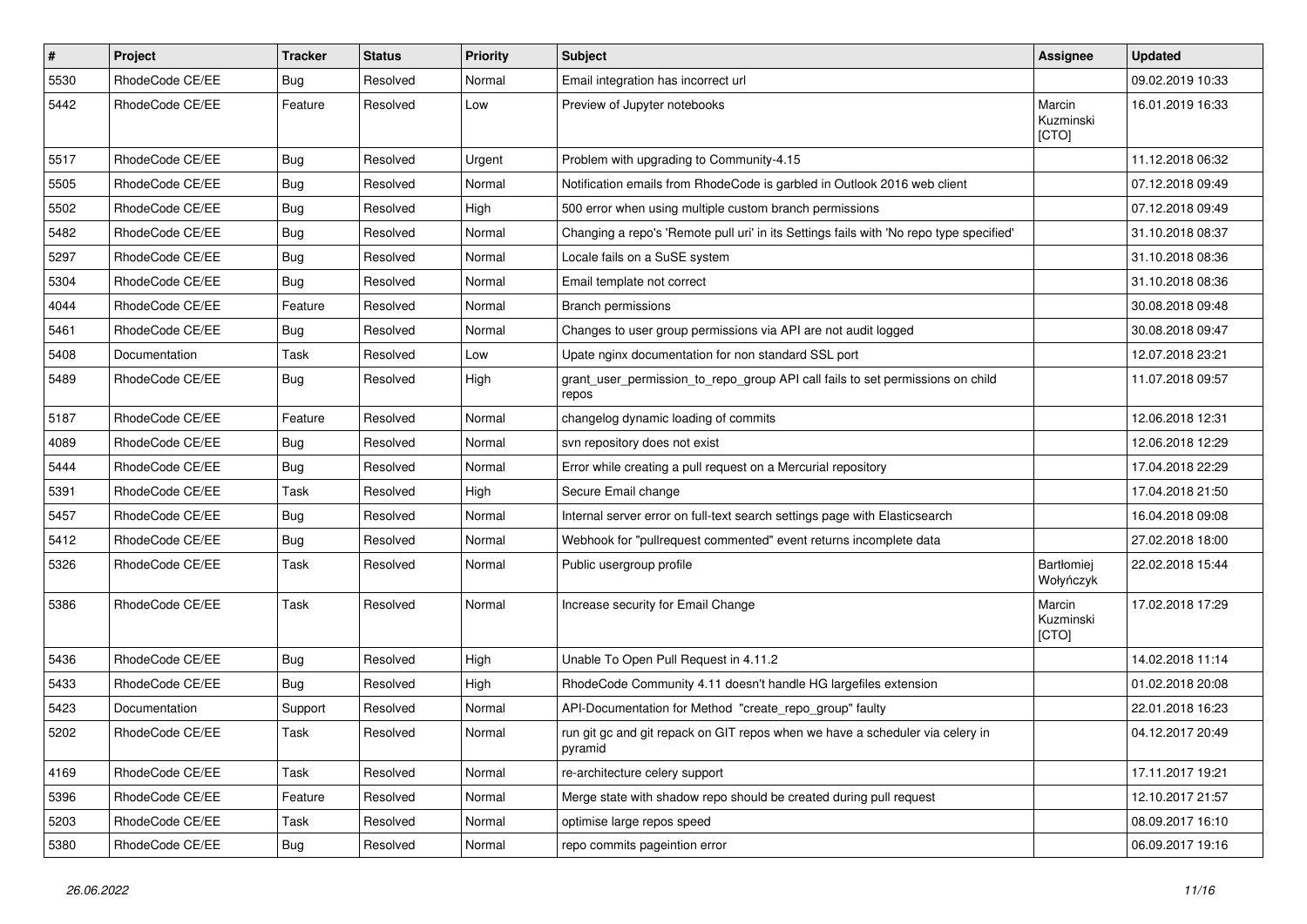| $\overline{\boldsymbol{H}}$ | Project         | <b>Tracker</b> | <b>Status</b> | <b>Priority</b> | <b>Subject</b>                                                                    | Assignee                     | <b>Updated</b>   |
|-----------------------------|-----------------|----------------|---------------|-----------------|-----------------------------------------------------------------------------------|------------------------------|------------------|
| 5381                        | RhodeCode CE/EE | <b>Bug</b>     | Resolved      | Normal          | Email integration changeset links invalid                                         |                              | 06.09.2017 12:29 |
| 5379                        | RhodeCode CE/EE | Bug            | Resolved      | Normal          | Journal RSS feed errors                                                           |                              | 01.09.2017 16:40 |
| 5343                        | RhodeCode CE/EE | Task           | Resolved      | Normal          | SSH key management and SSH support                                                |                              | 18.08.2017 23:50 |
| 5376                        | RhodeCode CE/EE | <b>Bug</b>     | Resolved      | Normal          | error: pretxnchangegroup.acl hook failed: acl: user "" denied on branch "default" |                              | 16.08.2017 19:45 |
| 5375                        | RhodeCode CE/EE | Support        | Resolved      | Normal          | How do I configure "Go to" to just search repository names?                       |                              | 16.08.2017 18:00 |
| 5337                        | RhodeCode CE/EE | Bug            | Resolved      | Normal          | Possible memory leak after few Git Pull Requests                                  |                              | 08.08.2017 13:08 |
| 4288                        | RhodeCode CE/EE | Task           | Resolved      | Normal          | [ce, ee] unify controllers that use diffs                                         | Daniel D                     | 02.08.2017 11:41 |
| 5321                        | RhodeCode CE/EE | Feature        | Resolved      | Normal          | Audit logs                                                                        |                              | 21.06.2017 12:49 |
| 4219                        | RhodeCode CE/EE | Feature        | Resolved      | Normal          | [ce, ee] Add mandatory reviewers for pull requests                                | Marcin<br>Kuzminski<br>[CTO] | 20.06.2017 15:23 |
| 4207                        | RhodeCode CE/EE | Feature        | Resolved      | Normal          | Support for obsolescence markers in changelog UI                                  |                              | 19.05.2017 16:14 |
| 5225                        | RhodeCode CE/EE | Task           | Resolved      | Normal          | add tag of author/contribitor to comments                                         |                              | 11.05.2017 11:10 |
| 5265                        | RhodeCode CE/EE | Task           | Resolved      | Normal          | Enable phases support                                                             |                              | 11.05.2017 11:10 |
| 5277                        | RhodeCode CE/EE | Bug            | Resolved      | Normal          | table id=user_list_table - Ajax error                                             |                              | 13.04.2017 01:04 |
| 5259                        | RhodeCode CE/EE | Bug            | Resolved      | Normal          | user-journal storage changes                                                      |                              | 12.04.2017 00:04 |
| 5266                        | RhodeCode CE/EE | Bug            | Resolved      | Normal          | Validate if changes in target branches get's propagated on Pull request updates   |                              | 05.04.2017 18:10 |
| 4306                        | RhodeCode CE/EE | Bug            | Resolved      | Normal          | Issue to push file with character # on a SVN                                      |                              | 03.04.2017 16:44 |
| 2817                        | RhodeCode CE/EE | Feature        | Resolved      | Normal          | Make largefiles downloadable from the interface                                   |                              | 27.03.2017 14:04 |
| 4235                        | RhodeCode CE/EE | Task           | Resolved      | High            | Support GIT LFS server                                                            |                              | 23.03.2017 17:24 |
| 5235                        | RhodeCode CE/EE | Task           | Resolved      | Normal          | relative image support                                                            |                              | 10.03.2017 23:37 |
| 5221                        | RhodeCode CE/EE | Task           | Resolved      | Normal          | Missing comment type in emails                                                    |                              | 19.02.2017 21:46 |
| 5213                        | RhodeCode CE/EE | Bug            | Resolved      | Normal          | Fixing Apache Proxy timeout issues                                                |                              | 14.02.2017 09:44 |
| 4274                        | RhodeCode CE/EE | Bug            | Resolved      | Normal          | 500 error when push big objects                                                   |                              | 13.02.2017 19:53 |
| 5210                        | RhodeCode CE/EE | Bug            | Resolved      | Normal          | webook problems                                                                   |                              | 13.02.2017 19:43 |
| 5207                        | RhodeCode CE/EE | Task           | Resolved      | Low             | Release 4.6.1                                                                     |                              | 13.02.2017 18:04 |
| 5201                        | RhodeCode CE/EE | Task           | Resolved      | Normal          | API: implement describe-methods                                                   |                              | 13.02.2017 15:57 |
| 5198                        | RhodeCode CE/EE | Task           | Resolved      | Normal          | remove pyro4 from enterprise                                                      |                              | 07.02.2017 19:28 |
| 1404                        | RhodeCode CE/EE | Bug            | Resolved      | Normal          | clone of really huge git repo (4gb) causes pyro to explode                        |                              | 07.02.2017 14:52 |
| 5184                        | RhodeCode CE/EE | Task           | Resolved      | Normal          | bump pyramid to 1.7.X                                                             |                              | 06.02.2017 21:50 |
| 4259                        | RhodeCode CE/EE | Task           | Resolved      | Low             | Events, create post-create-user event                                             | Daniel D                     | 30.01.2017 20:11 |
| 5164                        | RhodeCode CE/EE | <b>Bug</b>     | Resolved      | Normal          | non-web calls are leaking session objects                                         |                              | 13.01.2017 01:30 |
| 5153                        | Documentation   | <b>Bug</b>     | Resolved      | Normal          | Documentation: /tmp permissions                                                   |                              | 04.01.2017 13:02 |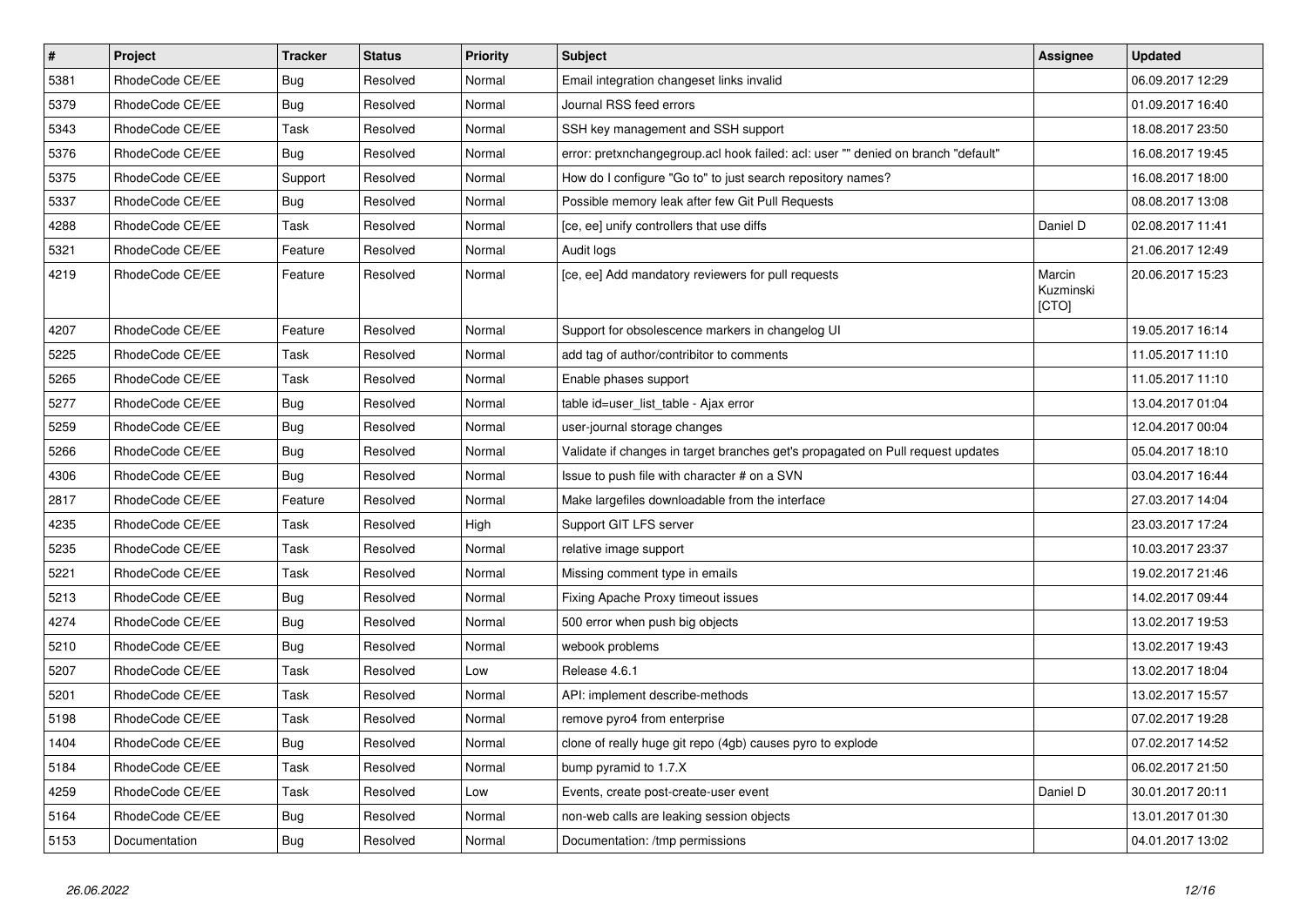| $\pmb{\#}$ | Project         | <b>Tracker</b> | <b>Status</b> | <b>Priority</b> | Subject                                                                                            | Assignee                     | <b>Updated</b>   |
|------------|-----------------|----------------|---------------|-----------------|----------------------------------------------------------------------------------------------------|------------------------------|------------------|
| 5150       | RhodeCode CE/EE | Task           | Resolved      | Normal          | Password reset promts in my account should be hidden in accounts that are not of<br>type rhodecode | Marcin<br>Kuzminski<br>[CTO] | 02.01.2017 16:34 |
| 4678       | RhodeCode CE/EE | Task           | Resolved      | Normal          | Release 4.5.2                                                                                      |                              | 19.12.2016 17:32 |
| 4677       | RhodeCode CE/EE | Support        | Resolved      | High            | API get_repo_refs not working?                                                                     |                              | 19.12.2016 11:46 |
| 4676       | RhodeCode CE/EE | Bug            | Resolved      | Normal          | Some admin passwords can make installation fail                                                    |                              | 16.12.2016 16:16 |
| 4675       | RhodeCode CE/EE | Bug            | Resolved      | Normal          | Disk free inodes are displayed incorrectly                                                         |                              | 13.12.2016 22:41 |
| 4283       | RhodeCode CE/EE | Task           | Resolved      | Normal          | bump whoosh to 2.7.4 release                                                                       |                              | 13.12.2016 21:08 |
| 4670       | RhodeCode CE/EE | Task           | Resolved      | Normal          | Release 4.5.1                                                                                      | Marcin<br>Kuzminski<br>[CTO] | 06.12.2016 21:13 |
| 4666       | RhodeCode CE/EE | Task           | Resolved      | Normal          | Bump git and mercurial to latest versions                                                          |                              | 02.12.2016 19:01 |
| 4304       | RhodeCode CE/EE | Bug            | Resolved      | High            | Search: Internal Server Error                                                                      |                              | 26.11.2016 16:26 |
| 4311       | RhodeCode CE/EE | Task           | Resolved      | Normal          | Diffs feedback                                                                                     | Daniel D                     | 26.11.2016 14:10 |
| 4276       | RhodeCode CE/EE | Bug            | Resolved      | Normal          | System info page uses mercurial/git versions from RhodeCode instead of VCSServer                   | Marcin<br>Kuzminski<br>[CTO] | 14.11.2016 21:19 |
| 4305       | RhodeCode CE/EE | Task           | Resolved      | Normal          | Meta-tagging could be excluded from limit                                                          |                              | 09.11.2016 19:27 |
| 4296       | RhodeCode CE/EE | Bug            | Resolved      | Normal          | [ee] Can not create pull requests with reviewers.                                                  | Daniel D                     | 07.11.2016 21:17 |
| 4003       | RhodeCode CE/EE | Task           | Resolved      | Normal          | User personal repository groups improvements                                                       |                              | 07.11.2016 16:12 |
| 4277       | RhodeCode CE/EE | Bug            | Resolved      | Normal          | [frontend] System info page does not work correctly in safari.                                     | Martin<br>Bornhold           | 04.11.2016 12:08 |
| 4297       | RhodeCode CE/EE | Task           | Resolved      | Normal          | redo the my-pull-requests page to use the datagrid                                                 | Marcin<br>Kuzminski<br>[CTO] | 01.11.2016 09:31 |
| 3950       | RhodeCode CE/EE | <b>Bug</b>     | Resolved      | Normal          | [ce, ee] trying to merge pr against a deleted branch/bookmark breaks the pr page                   | Martin<br>Bornhold           | 27.10.2016 16:12 |
| 4279       | RhodeCode CE/EE | <b>Bug</b>     | Resolved      | Normal          | re-captcha validation is broken                                                                    | Martin<br>Bornhold           | 26.10.2016 22:27 |
| 1055       | RhodeCode CE/EE | Feature        | Resolved      | Normal          | [pr, vcs] Expose the shadow repository of a pull request                                           | Martin<br>Bornhold           | 26.10.2016 10:33 |
| 4282       | RhodeCode CE/EE | Task           | Resolved      | Normal          | Add inode limit together with disk usage                                                           | Marcin<br>Kuzminski<br>[CTO] | 19.10.2016 12:18 |
| 4271       | RhodeCode CE/EE | Bug            | Resolved      | Normal          | Browsing new repository groups via SVN issue                                                       | Martin<br>Bornhold           | 19.10.2016 11:11 |
| 4281       | RhodeCode CE/EE | Task           | Resolved      | Normal          | Fix docs on To `increase database performance`                                                     | Marcin<br>Kuzminski<br>[CTO] | 18.10.2016 16:39 |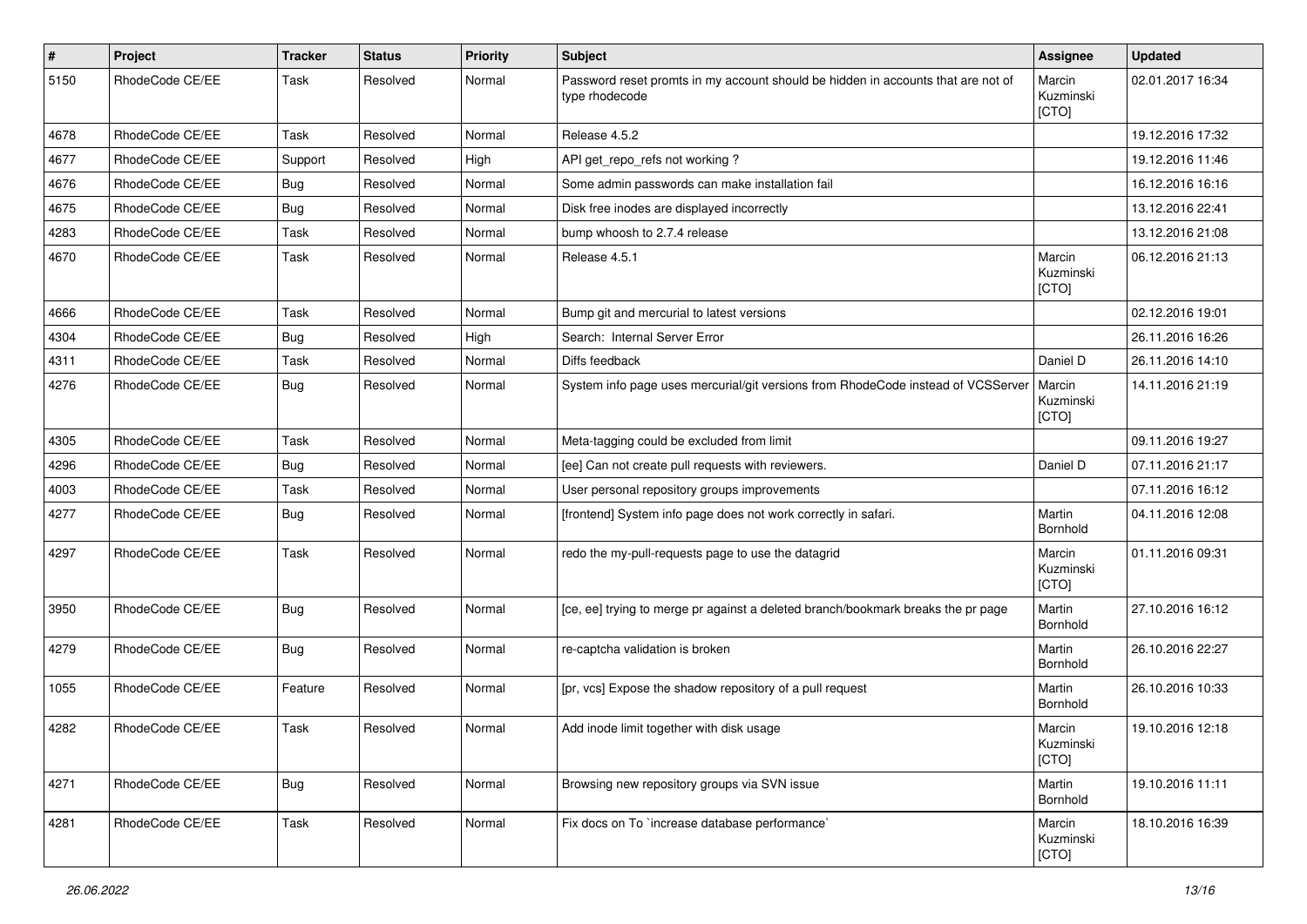| #    | Project         | <b>Tracker</b> | <b>Status</b> | <b>Priority</b> | Subject                                                                                                              | <b>Assignee</b>              | <b>Updated</b>   |
|------|-----------------|----------------|---------------|-----------------|----------------------------------------------------------------------------------------------------------------------|------------------------------|------------------|
| 4278 | RhodeCode CE/EE | Bug            | Resolved      | Normal          | [admin] Clicking the save button in admin -> settings -> issue tracker leads to<br>exception if no patterns entered. | Daniel D                     | 18.10.2016 13:38 |
| 4266 | RhodeCode CE/EE | Bug            | Resolved      | Normal          | Error 500 on integrations page after setting up Webhook                                                              |                              | 17.10.2016 15:35 |
| 4245 | RhodeCode CE/EE | Task           | Resolved      | Normal          | Convert control command to use http mode by default                                                                  | Marcin<br>Kuzminski<br>[CTO] | 14.10.2016 16:13 |
| 4108 | RhodeCode CE/EE | Task           | Resolved      | Normal          | Release 4.2.2                                                                                                        |                              | 14.10.2016 13:08 |
| 4269 | RhodeCode CE/EE | Support        | Resolved      | Normal          | Allow flash messages to be permanently surpressed                                                                    | <b>Marcin Lulek</b>          | 14.10.2016 12:46 |
| 4273 | RhodeCode CE/EE | <b>Bug</b>     | Resolved      | Urgent          | GIT executable not seen by vcsserver                                                                                 | Martin<br>Bornhold           | 13.10.2016 15:45 |
| 4237 | RhodeCode CE/EE | Task           | Resolved      | Normal          | Enable HTTP support                                                                                                  | Martin<br>Bornhold           | 12.10.2016 11:51 |
| 4224 | RhodeCode CE/EE | Bug            | Resolved      | Normal          | [docs] update docs re: removing old instances when switching editions                                                | Lisa Quatmann                | 11.10.2016 15:36 |
| 4267 | RhodeCode CE/EE | Feature        | Resolved      | Normal          | [ce, ee] jira tracker integration wildcard project key support                                                       | Daniel D                     | 10.10.2016 20:13 |
| 4250 | RhodeCode CE/EE | Bug            | Resolved      | Normal          | Adding a reviewer into existing PR doesn't set a reason.                                                             | Marcin<br>Kuzminski<br>[CTO] | 07.10.2016 20:05 |
| 4268 | RhodeCode CE/EE | Bug            | Resolved      | High            | [ee] default reviewers from changed lines is returning wrong values                                                  | Daniel D                     | 06.10.2016 14:35 |
| 4238 | RhodeCode CE/EE | Task           | Resolved      | Normal          | default reviewers updates                                                                                            | Daniel D                     | 06.10.2016 14:26 |
| 3488 | RhodeCode CE/EE | Bug            | Resolved      | Normal          | [frontend, styling] update icon font                                                                                 | Lisa Quatmann                | 04.10.2016 13:27 |
| 4254 | RhodeCode CE/EE | Bug            | Resolved      | Normal          | [frontend] 500 Internal Server Error with i18n-ed pages                                                              | Lisa Quatmann                | 30.09.2016 14:38 |
| 4247 | RhodeCode CE/EE | Bug            | Resolved      | Normal          | [vcs] Using current time as timestamp during archive creating leads to changing<br>hashes                            | Martin<br>Bornhold           | 28.09.2016 12:07 |
| 4244 | RhodeCode CE/EE | Support        | Resolved      | Normal          | mod_dav_svn template error when using auth_realm with spaces in it                                                   | Martin<br>Bornhold           | 28.09.2016 12:07 |
| 4243 | RhodeCode CE/EE | Support        | Resolved      | High            | Gist visibility update?                                                                                              | Martin<br>Bornhold           | 27.09.2016 06:40 |
| 4121 | RhodeCode CE/EE | Bug            | Resolved      | Normal          | [ce, ee] server announcement has extra margin                                                                        | Lisa Quatmann                | 26.09.2016 14:00 |
| 4233 | RhodeCode CE/EE | Bug            | Resolved      | High            | slack, git push problem                                                                                              | Daniel D                     | 26.09.2016 11:56 |
| 4203 | RhodeCode CE/EE | Task           | Resolved      | Normal          | Get rid of svn.proxy.parent_path_root, and replace it with reading storage location<br>from Database                 | Martin<br>Bornhold           | 22.09.2016 14:31 |
| 1131 | RhodeCode CE/EE | Feature        | Resolved      | Normal          | Implement default reviewers for code review                                                                          | Daniel D                     | 21.09.2016 18:28 |
| 4178 | RhodeCode CE/EE | Bug            | Resolved      | Normal          | RhodeCode EE OVA VM wont run on a ESX 6.0 host                                                                       | Marcin<br>Kuzminski<br>[CTO] | 15.09.2016 13:25 |
| 4206 | RhodeCode CE/EE | <b>Bug</b>     | Resolved      | High            | Error creating SVN groups                                                                                            |                              | 15.09.2016 13:24 |
| 4199 | RhodeCode CE/EE | Bug            | Resolved      | High            | investigate: ongoing SSL problems when switching to 4.X from 3.X                                                     | Johannes<br>Bornhold         | 15.09.2016 13:14 |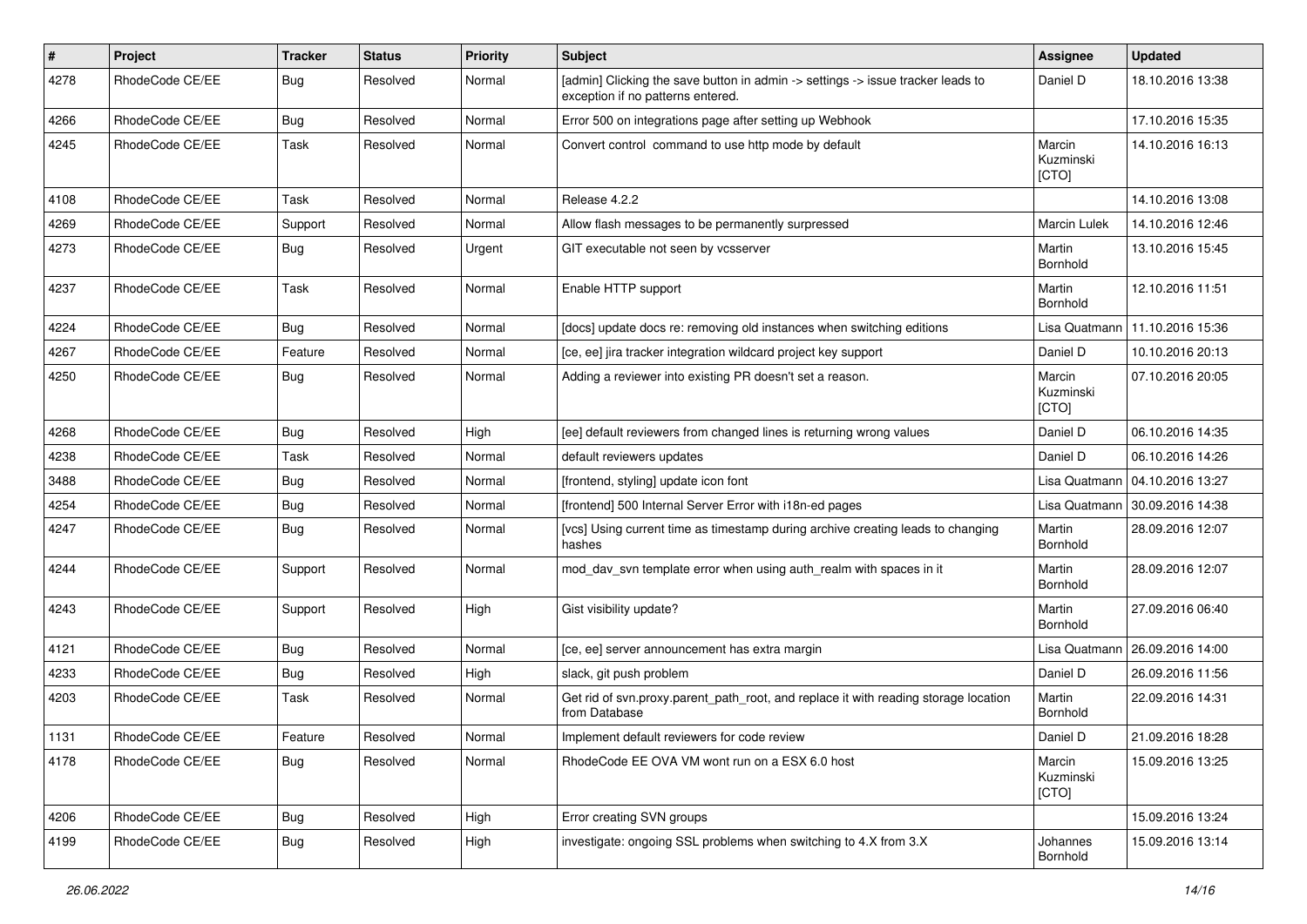| $\pmb{\#}$ | Project              | <b>Tracker</b> | <b>Status</b> | <b>Priority</b> | <b>Subject</b>                                                                                        | Assignee                     | <b>Updated</b>   |
|------------|----------------------|----------------|---------------|-----------------|-------------------------------------------------------------------------------------------------------|------------------------------|------------------|
| 4194       | RhodeCode CE/EE      | Task           | Resolved      | Normal          | move svn http backend out of labs into a real VCS settings                                            | Lisa Quatmann                | 14.09.2016 23:16 |
| 4227       | RhodeCode CE/EE      | Support        | Resolved      | Normal          | VBScript files detected as text/plain - no syntax highlighting                                        |                              | 14.09.2016 22:38 |
| 4225       | RhodeCode CE/EE      | Feature        | Resolved      | Normal          | [ce, ee] repo group integrations cascade to child repo groups                                         | Daniel D                     | 14.09.2016 11:12 |
| 4223       | RhodeCode CE/EE      | <b>Bug</b>     | Resolved      | High            | [git, tags] annotated tags not appearing in UI                                                        | Daniel D                     | 12.09.2016 06:12 |
| 4192       | RhodeCode CE/EE      | Feature        | Resolved      | Normal          | [ce, ee] slack/hipchat integrations group commits by branch pushed                                    |                              | 09.09.2016 19:01 |
| 4151       | RhodeCode CE/EE      | Task           | Resolved      | Normal          | [packaging] Subversion to current 1.9.X                                                               |                              | 09.09.2016 10:18 |
| 4153       | RhodeCode CE/EE      | Task           | Resolved      | Normal          | Optimize readme fetching by changing the system of readme detection                                   | Johannes<br>Bornhold         | 09.09.2016 10:17 |
| 4181       | RhodeCode CE/EE      | Task           | Resolved      | Normal          | Integrations: allow root repos only integrations                                                      | Daniel D                     | 31.08.2016 17:44 |
| 4202       | RhodeCode CE/EE      | Task           | Resolved      | Normal          | Polish the 503.html page                                                                              | Daniel D                     | 30.08.2016 23:54 |
| 4166       | RhodeCode CE/EE      | <b>Bug</b>     | Resolved      | Urgent          | [ce] Rhodecode crashing after MySQL error                                                             |                              | 23.08.2016 23:35 |
| 4140       | RhodeCode CE/EE      | Task           | Resolved      | Normal          | Check middleware chain status, and Verify that special middleware is catching<br>exceptions correctly |                              | 23.08.2016 12:13 |
| 4184       | RhodeCode CE/EE      | Bug            | Resolved      | High            | fix content INT overflow bug                                                                          | Marcin<br>Kuzminski<br>[CTO] | 23.08.2016 10:31 |
| 4180       | RhodeCode CE/EE      | Task           | Resolved      | Normal          | integrations: possible limit the updates sent                                                         | Daniel D                     | 22.08.2016 12:22 |
| 4173       | RhodeCode CE/EE      | <b>Bug</b>     | Resolved      | Urgent          | [ce, ee] mysql recycle pool timeout not working                                                       | Daniel D                     | 16.08.2016 22:02 |
| 4175       | RhodeCode CE/EE      | Feature        | Resolved      | Normal          | [ce, ee] repo group integrations                                                                      | Daniel D                     | 16.08.2016 20:00 |
| 2264       | RhodeCode CE/EE      | <b>Bug</b>     | Resolved      | Normal          | New user password change doesn't actually require a password change.                                  |                              | 12.08.2016 16:01 |
| 3971       | RhodeCode CE/EE      | <b>Bug</b>     | Resolved      | Normal          | [ce, vcs] Merge requests/Pull requests failing due to rebase problem                                  | Johannes<br>Bornhold         | 19.07.2016 15:54 |
| 4091       | RhodeCode CE/EE      | Bug            | Resolved      | Normal          | [ce, ee] Redmine integration blocks for 30 seconds if redmine server not available                    | Daniel D                     | 15.07.2016 12:26 |
| 4081       | RhodeCode CE/EE      | Support        | Resolved      | Normal          | Receiving server 500 error when trying to clone repo from windows client using<br>eclipse             |                              | 12.07.2016 14:30 |
| 2744       | RhodeCode CE/EE      | Task           | Resolved      | Normal          | Deprecating Internet Explorer                                                                         |                              | 06.07.2016 12:04 |
| 4065       | RhodeCode CE/EE      | Bug            | Resolved      | Normal          | [ux, login] 404 on login after comment attempt                                                        | Marcin<br>Kuzminski<br>[CTO] | 04.07.2016 00:40 |
| 3999       | RhodeCode CE/EE      | Feature        | Resolved      | Normal          | Add `send account information` to user creation page                                                  |                              | 28.06.2016 15:22 |
| 4036       | RhodeCode CE/EE      | <b>Bug</b>     | Resolved      | Normal          | encrypted clone_uri can throw unicodeerror after key change                                           | Marcin<br>Kuzminski<br>[CTO] | 27.06.2016 19:38 |
| 3991       | RhodeCode Appenlight | Bug            | Resolved      | Normal          | report logs need upper margin                                                                         |                              | 21.06.2016 18:55 |
| 3989       | RhodeCode Appenlight | <b>Bug</b>     | Resolved      | Normal          | even up report spacing                                                                                |                              | 21.06.2016 18:55 |
| 3555       | RhodeCode CE/EE      | <b>Bug</b>     | Resolved      | Normal          | Then disabled repo location change the panel should explicitly state that it's disabled               |                              | 25.04.2016 10:34 |